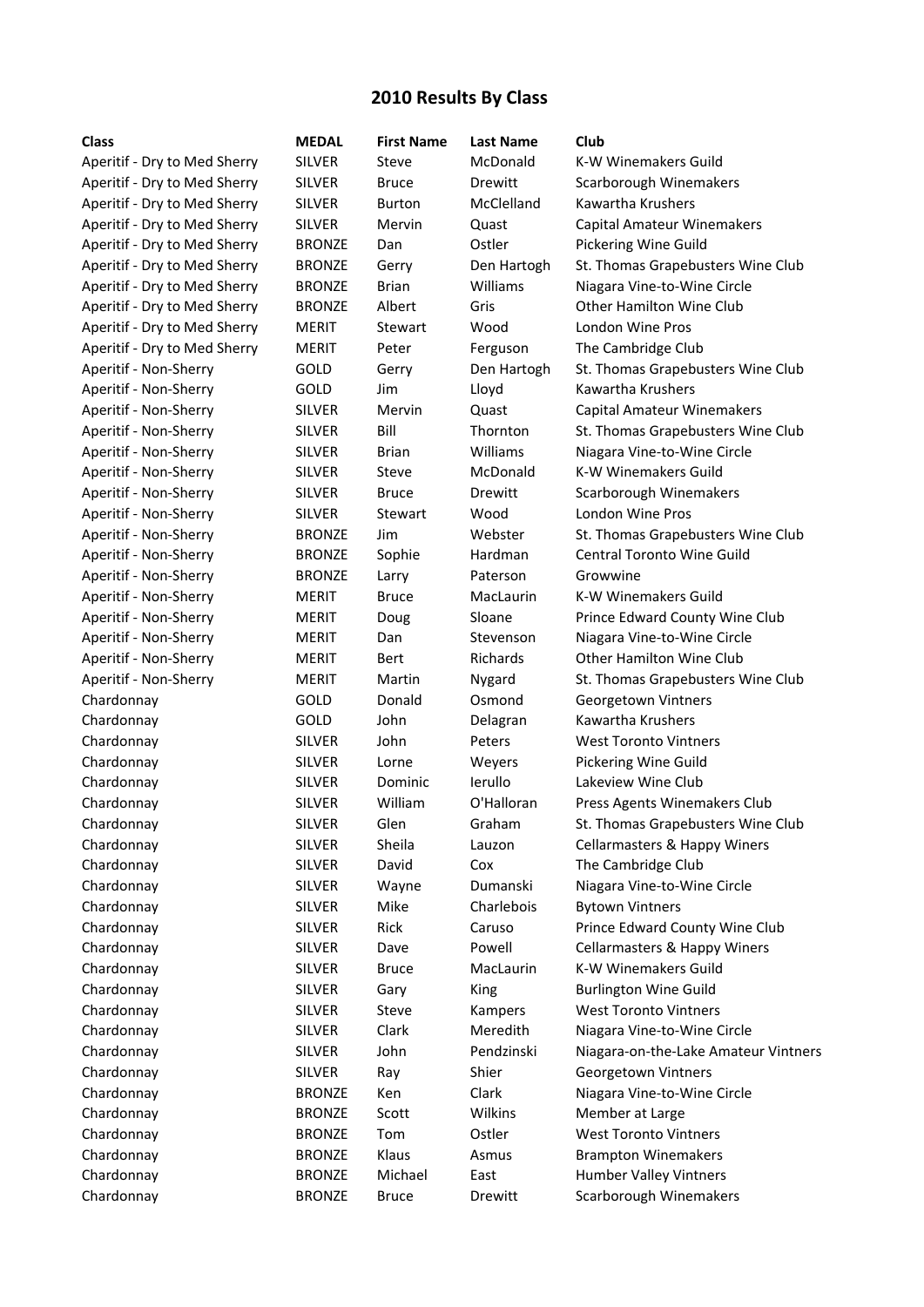| Chardonnay           | <b>BRONZE</b>           | Tom          | Wood               | Humber Valley Vintners                          |
|----------------------|-------------------------|--------------|--------------------|-------------------------------------------------|
| Chardonnay           | <b>BRONZE</b>           | Steve        | McDonald           | K-W Winemakers Guild                            |
| Chardonnay           | <b>BRONZE</b>           | Bill         | Thornton           | St. Thomas Grapebusters Wine Club               |
| Chardonnay           | <b>BRONZE</b>           | Larry        | Paterson           | Growwine                                        |
| Chardonnay           | <b>BRONZE</b>           | Norman       | Falk               | K-W Winemakers Guild                            |
| Chardonnay           | <b>BRONZE</b>           | Tony         | Malfara            | <b>Bytown Vintners</b>                          |
| Chardonnay           | <b>BRONZE</b>           | Bob          | Gibbon             | <b>Other Hamilton Wine Club</b>                 |
| Chardonnay           | <b>BRONZE</b>           | Ken          | Maley              | Kawartha Krushers                               |
| Chardonnay           | <b>BRONZE</b>           | Don          | Panagapka          | K-W Winemakers Guild                            |
| Chardonnay           | <b>BRONZE</b>           | Len          | Sylvester          | Member at Large                                 |
| Chardonnay           | <b>BRONZE</b>           | Dan          | Ostler             | Pickering Wine Guild                            |
| Chardonnay           | <b>BRONZE</b>           | Gary         | Frankow            | The Corkscrew Society                           |
| Chardonnay           | <b>BRONZE</b>           | John         | Vandermark         | Niagara Vine-to-Wine Circle                     |
| Chardonnay           | <b>MERIT</b>            | <b>Brian</b> | Williams           | Niagara Vine-to-Wine Circle                     |
| Chardonnay           | <b>MERIT</b>            | Alan         | Johnson            | Niagara-on-the-Lake Amateur Vintners            |
| Chardonnay           | <b>MERIT</b>            | Gerry        | Den Hartogh        | St. Thomas Grapebusters Wine Club               |
| Chardonnay           | <b>MERIT</b>            | George       | Huckalo            | Niagara Vine-to-Wine Circle                     |
| Chardonnay           | <b>MERIT</b>            | Peter        | Bennell            | <b>Central Toronto Wine Guild</b>               |
| Chardonnay           | <b>MERIT</b>            | Alvaro       | D'Antonio          | Member at Large                                 |
| Chardonnay           | <b>MERIT</b>            | Martin       | Nygard             | St. Thomas Grapebusters Wine Club               |
| Riesling             | GOLD                    | Clark        | Meredith           | Niagara Vine-to-Wine Circle                     |
| Riesling             | GOLD                    | Allen        | Mee                | Niagara-on-the-Lake Amateur Vintners            |
| Riesling             | GOLD                    | Steve        | Kampers            | <b>West Toronto Vintners</b>                    |
| Riesling             | <b>SILVER</b>           | Larry        | Paterson           | Growwine                                        |
| Riesling             | <b>SILVER</b>           | Stewart      | Wood               | London Wine Pros                                |
| Riesling             | <b>SILVER</b>           | Dave         | Brown              | The Corkscrew Society                           |
| Riesling             | <b>SILVER</b>           | Sophie       | Hardman            | Central Toronto Wine Guild                      |
| Riesling             | <b>SILVER</b>           | <b>Brian</b> | Aziz               | London Wine Pros                                |
| Riesling             | <b>SILVER</b>           | Tino         | Montopoli          | Kawartha Krushers                               |
| Riesling             | <b>SILVER</b>           | Reg          | <b>Jeffries</b>    | London Wine Pros                                |
| Riesling             | <b>SILVER</b>           | Ivan         | Zuzek              | Niagara Vine-to-Wine Circle                     |
| Riesling             | <b>SILVER</b>           | Pat          | Godin              | <b>Grey T Fermenters</b>                        |
| Riesling             | <b>SILVER</b>           | Dan          | Ostler             | Pickering Wine Guild                            |
| Riesling             | <b>SILVER</b>           | Ted          | Loughead           | <b>Grey T Fermenters</b>                        |
|                      |                         |              |                    |                                                 |
| Riesling<br>Riesling | <b>SILVER</b><br>SILVER | Craig<br>Bob | Fleming<br>Stalder | Scarborough Winemakers<br>The Corkscrew Society |
|                      |                         |              |                    |                                                 |
| Riesling             | <b>SILVER</b>           | Ken<br>Bill  | Clark              | Niagara Vine-to-Wine Circle                     |
| Riesling             | <b>SILVER</b>           |              | Thornton           | St. Thomas Grapebusters Wine Club               |
| Riesling             | <b>SILVER</b>           | Manny        | Arruda             | Lakeview Wine Club                              |
| Riesling             | <b>SILVER</b>           | Dick         | Beam               | St. Thomas Grapebusters Wine Club               |
| Riesling             | <b>BRONZE</b>           | Greg         | Paget              | <b>West Toronto Vintners</b>                    |
| Riesling             | <b>BRONZE</b>           | Ed           | Hughes             | Member at Large                                 |
| Riesling             | <b>BRONZE</b>           | Lorna        | Wong               | Scarborough Winemakers                          |
| Riesling             | <b>BRONZE</b>           | Mike         | McLeod             | The Corkscrew Society                           |
| Riesling             | <b>BRONZE</b>           | Ken          | Snider             | <b>Burlington Wine Guild</b>                    |
| Riesling             | <b>BRONZE</b>           | Mervin       | Quast              | <b>Capital Amateur Winemakers</b>               |
| Riesling             | <b>BRONZE</b>           | Steve        | McDonald           | K-W Winemakers Guild                            |
| Riesling             | <b>BRONZE</b>           | Ross         | Wilson             | London Wine Pros                                |
| Riesling             | <b>BRONZE</b>           | Bill         | Peters             | Niagara Vine-to-Wine Circle                     |
| Riesling             | <b>BRONZE</b>           | Angelo       | Stillo             | <b>Brampton Winemakers</b>                      |
| Riesling             | <b>BRONZE</b>           | Norman       | Falk               | K-W Winemakers Guild                            |
| Riesling             | <b>BRONZE</b>           | Jack         | Gootjes            | St. Thomas Grapebusters Wine Club               |
| Riesling             | <b>BRONZE</b>           | Victor       | Vanbeek            | <b>Other Hamilton Wine Club</b>                 |
| Riesling             | <b>BRONZE</b>           | Paul         | Wallace            | Prince Edward County Wine Club                  |
| Riesling             | <b>BRONZE</b>           | Mat          | Vaughan            | K-W Winemakers Guild                            |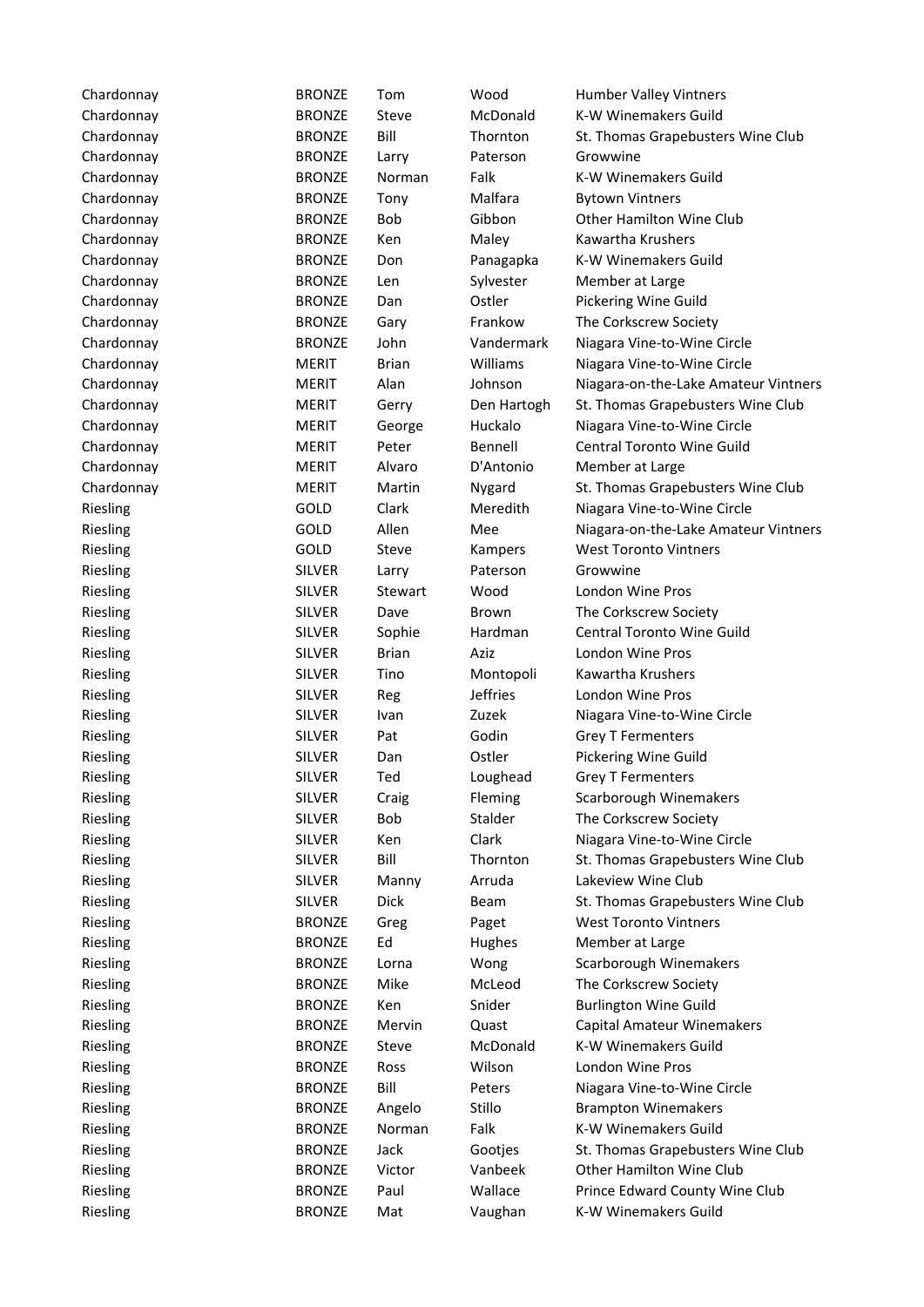| Riesling           | <b>BRONZE</b>                  | <b>Bruce</b>    | MacLaurin             | <b>K-W Winemakers Guild</b>                         |
|--------------------|--------------------------------|-----------------|-----------------------|-----------------------------------------------------|
| Riesling           | <b>MERIT</b>                   | Keith           | <b>Bolton</b>         | Scarborough Winemakers                              |
| Riesling           | <b>MERIT</b>                   | Pete            | Mason                 | K-W Winemakers Guild                                |
| Riesling           | <b>MERIT</b>                   | David           | <b>Beattie</b>        | The Cambridge Club                                  |
| Riesling           | <b>MERIT</b>                   | Larry           | Kerr                  | Growwine                                            |
| Riesling           | <b>MERIT</b>                   | <b>Brian</b>    | Williams              | Niagara Vine-to-Wine Circle                         |
| Riesling           | <b>MERIT</b>                   | <b>Bruce</b>    | Drewitt               | Scarborough Winemakers                              |
| Riesling           | <b>MERIT</b>                   | <b>Bruno</b>    | Meneguzzi             | <b>Humber Valley Vintners</b>                       |
| Riesling           | <b>MERIT</b>                   | Ron             | Patey                 | Georgetown Vintners                                 |
| Riesling           |                                | Ken             | Maley                 | Kawartha Krushers                                   |
| Riesling           |                                | Glen            | Graham                | St. Thomas Grapebusters Wine Club                   |
| Riesling           |                                | Tim             | White                 | Cellarmasters & Happy Winers                        |
| Riesling           |                                | Jeremy          | Fedorsen              | Lakeview Wine Club                                  |
| Riesling           |                                | Garry           | Turner                | South Coast Wine Club                               |
| White Non Vinifera | GOLD                           | Arland          | Benn                  | Capital Amateur Winemakers                          |
| White Non Vinifera | GOLD                           | Steve           | Kampers               | <b>West Toronto Vintners</b>                        |
| White Non Vinifera | <b>SILVER</b>                  | Klaus           | Asmus                 | <b>Brampton Winemakers</b>                          |
| White Non Vinifera | <b>SILVER</b>                  | Don             | Boucher               | Scarborough Winemakers                              |
| White Non Vinifera | <b>SILVER</b>                  | Mike            | McLeod                | The Corkscrew Society                               |
| White Non Vinifera | <b>SILVER</b>                  | Jack            | Gootjes               | St. Thomas Grapebusters Wine Club                   |
| White Non Vinifera | <b>SILVER</b>                  | Bill            | Thornton              | St. Thomas Grapebusters Wine Club                   |
| White Non Vinifera | <b>SILVER</b>                  | <b>Bruce</b>    | Smith                 | Niagara-on-the-Lake Amateur Vintners                |
| White Non Vinifera | <b>SILVER</b>                  | Bob             | Webb                  | Aurora Wine Circle                                  |
| White Non Vinifera | <b>SILVER</b>                  | John            | Pendzinski            | Niagara-on-the-Lake Amateur Vintners                |
| White Non Vinifera | <b>SILVER</b>                  | <b>Brian</b>    | Wiiliams              | Niagara Vine-to-Wine Circle                         |
| White Non Vinifera | <b>SILVER</b>                  |                 | Arruda                | Lakeview Wine Club                                  |
| White Non Vinifera | <b>SILVER</b>                  | Manny<br>Martin |                       |                                                     |
|                    |                                |                 | Nygard                | St. Thomas Grapebusters Wine Club                   |
| White Non Vinifera | <b>SILVER</b>                  | Manuel          | Sousa                 | Lakeview Wine Club                                  |
| White Non Vinifera | <b>SILVER</b><br><b>SILVER</b> | Dan             | Stevenson<br>McDonald | Niagara Vine-to-Wine Circle<br>K-W Winemakers Guild |
| White Non Vinifera |                                | Steve           |                       |                                                     |
| White Non Vinifera | <b>SILVER</b>                  | Clive           | Woolner               | The Corkscrew Society                               |
| White Non Vinifera | <b>SILVER</b>                  | Horst           | Hofmann               | Cellarmasters & Happy Winers                        |
| White Non Vinifera | <b>BRONZE</b>                  | Dominic         | lerullo               | Lakeview Wine Club                                  |
| White Non Vinifera | <b>BRONZE</b>                  | Mike            | Charlebois            | <b>Bytown Vintners</b>                              |
| White Non Vinifera | <b>BRONZE</b>                  | Paul            | Wallace               | Prince Edward County Wine Club                      |
| White Non Vinifera | <b>BRONZE</b>                  | Larry           | Paterson              | Growwine                                            |
| White Non Vinifera | <b>BRONZE</b>                  | Mat             | Vaughan               | K-W Winemakers Guild                                |
| White Non Vinifera | <b>BRONZE</b>                  | Clark           | Meredith              | Niagara Vine-to-Wine Circle                         |
| White Non Vinifera | <b>BRONZE</b>                  | Durk            | Schaafsma             | St. Thomas Grapebusters Wine Club                   |
| White Non Vinifera | <b>BRONZE</b>                  | Keith           | Hindley               | St. Thomas Grapebusters Wine Club                   |
| White Non Vinifera | <b>BRONZE</b>                  | Ray             | Shier                 | Georgetown Vintners                                 |
| White Non Vinifera | <b>BRONZE</b>                  | Joe             | Dale                  | <b>Pickering Wine Guild</b>                         |
| White Non Vinifera | <b>BRONZE</b>                  | Dick            | Beam                  | St. Thomas Grapebusters Wine Club                   |
| White Non Vinifera | <b>BRONZE</b>                  | John            | Vandermark            | Niagara Vine-to-Wine Circle                         |
| White Non Vinifera | <b>BRONZE</b>                  | Rick            | Reycraft              | <b>Burlington Wine Guild</b>                        |
| White Non Vinifera | <b>MERIT</b>                   | Herb            | Taylor                | South Coast Wine Club                               |
| White Non Vinifera | <b>MERIT</b>                   | Rob             | Davidson              | Growwine                                            |
| White Non Vinifera | <b>MERIT</b>                   | <b>Bruce</b>    | MacLaurin             | K-W Winemakers Guild                                |
| White Non Vinifera | <b>MERIT</b>                   | Reg             | <b>Jeffries</b>       | London Wine Pros                                    |
| White Non Vinifera | <b>MERIT</b>                   | Emile           | Thibault              | St. Thomas Grapebusters Wine Club                   |
| White Non Vinifera | <b>MERIT</b>                   | Peter           | Bennell               | Central Toronto Wine Guild                          |
| White Non Vinifera | <b>MERIT</b>                   | Bert            | Richards              | <b>Other Hamilton Wine Club</b>                     |
| White Non Vinifera | MERIT                          | Maynard         | Schmitt               | The Corkscrew Society                               |
| White Non Vinifera | <b>MERIT</b>                   | Ken             | Snider                | <b>Burlington Wine Guild</b>                        |
| White Non Vinifera |                                | Jim             | Webster               | St. Thomas Grapebusters Wine Club                   |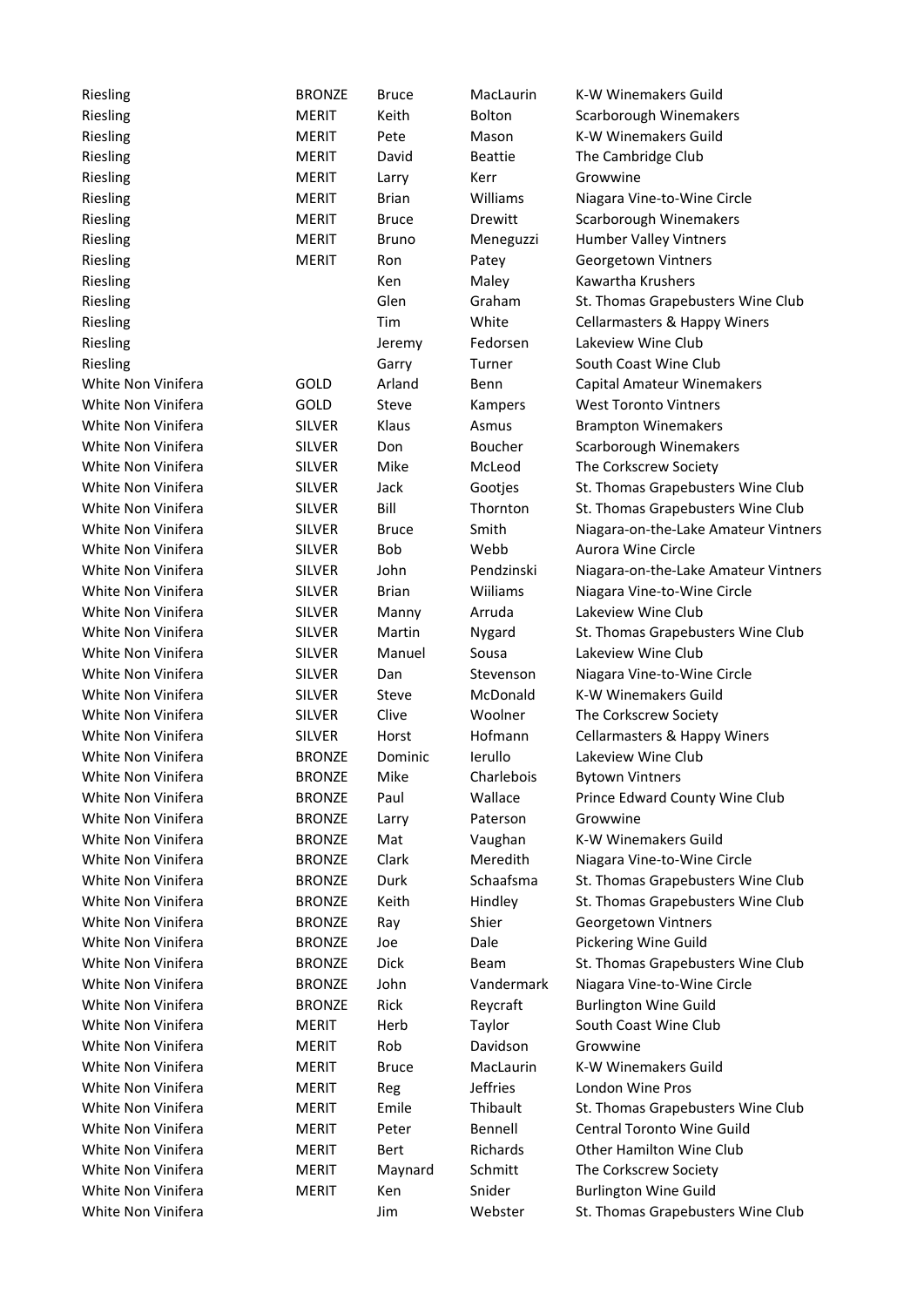| Gewurztraminer  | GOLD          | Don           | Panagapka           | K-W Winemakers Guild                                          |
|-----------------|---------------|---------------|---------------------|---------------------------------------------------------------|
| Gewurztraminer  | GOLD          | Bill          | Thornton            | St. Thomas Grapebusters Wine Club                             |
| Gewurztraminer  | GOLD          | Steve         | Kampers             | <b>West Toronto Vintners</b>                                  |
| Gewurztraminer  | <b>SILVER</b> | Micheal       | Peric               | <b>Brampton Winemakers</b>                                    |
| Gewurztraminer  | <b>SILVER</b> | Mervin        | Quast               | <b>Capital Amateur Winemakers</b>                             |
| Gewurztraminer  | <b>SILVER</b> | Larry         | Paterson            | Growwine                                                      |
| Gewurztraminer  | <b>SILVER</b> | Tim           | White               | <b>Cellarmasters &amp; Happy Winers</b>                       |
| Gewurtztraminer | <b>SILVER</b> | Norman        | Falk                | K-W Winemakers Guild                                          |
| Gewurztraminer  | <b>SILVER</b> |               | Hope                | Aurora Wine Circle                                            |
| Gewurztraminer  | <b>SILVER</b> | Nyal          | Frankow             | The Corkscrew Society                                         |
| Gewurztraminer  | <b>SILVER</b> | Gary          | Den Hartogh         | St. Thomas Grapebusters Wine Club                             |
| Gewurztraminer  | <b>SILVER</b> | Gerry<br>Gary | Collins             | The Corkscrew Society                                         |
| Gewurztraminer  | <b>SILVER</b> | Peter         | Bennell             | Central Toronto Wine Guild                                    |
| Gewurztraminer  | <b>SILVER</b> | Pat           | <b>Ison</b>         | Scarborough Winemakers                                        |
| Gewurztraminer  | <b>SILVER</b> | John          | Vandermark          | Niagara Vine-to-Wine Circle                                   |
| Gewurztraminer  | <b>SILVER</b> | Dominic       | lerullo             | Lakeview Wine Club                                            |
| Gewurztraminer  | <b>SILVER</b> | Ross          | Wilson              | <b>London Wine Pros</b>                                       |
|                 |               |               |                     |                                                               |
| Gewurztraminer  | <b>SILVER</b> | Dan<br>Glen   | Stevenson<br>Graham | Niagara Vine-to-Wine Circle                                   |
| Gewurztraminer  | <b>SILVER</b> | Christa       |                     | St. Thomas Grapebusters Wine Club                             |
| Gewurztraminer  | <b>SILVER</b> |               | Stehle              | <b>Brampton Winemakers</b><br><b>Other Hamilton Wine Club</b> |
| Gewurztraminer  | <b>SILVER</b> | Werner        | Lichtenberger       |                                                               |
| Gewurztraminer  | <b>SILVER</b> | Steve         | McDonald            | K-W Winemakers Guild                                          |
| Gewurztraminer  | <b>SILVER</b> | Jim           | Casey               | Wentworth West Zymologists                                    |
| Gewurztraminer  | <b>BRONZE</b> | Stewart       | Wood                | London Wine Pros                                              |
| Gewurztraminer  | <b>BRONZE</b> | Dan           | Ostler              | Pickering Wine Guild                                          |
| Gewurztraminer  | <b>BRONZE</b> | Victor        | Vanbeek             | <b>Other Hamilton Wine Club</b>                               |
| Gewurztraminer  | <b>BRONZE</b> | Dave          | Brown               | The Corkscrew Society                                         |
| Gewurztraminer  | <b>BRONZE</b> | Sheila        | Lauzon              | <b>Cellarmasters &amp; Happy Winers</b>                       |
| Gewurztraminer  | <b>BRONZE</b> | <b>Brian</b>  | Aziz                | London Wine Pros                                              |
| Gewurztraminer  | <b>BRONZE</b> | Mike          | Charlebois          | <b>Bytown Vintners</b>                                        |
| Gewurztraminer  | <b>BRONZE</b> | Scott         | Wilkins             | Member at Large                                               |
| Gewurztraminer  | <b>MERIT</b>  | George        | Huckalo             | Niagara Vine-to-Wine Circle                                   |
| Gewurztraminer  | <b>MERIT</b>  | <b>Bruce</b>  | MacLaurin           | K-W Winemakers Guild                                          |
| Gewurztraminer  | <b>MERIT</b>  | Rick          | Reycraft            | <b>Burlington Wine Guild</b>                                  |
| Gewurztraminer  | <b>MERIT</b>  | Donald        | Osmond              | Georgetown Vintners                                           |
| Gewurztraminer  | <b>MERIT</b>  | Don           | Chishlom            | Prince Edward County Wine Club                                |
| Gewurztraminer  |               | Tom           | Wood                | Humber Valley Vintners                                        |
| Gewurztraminer  |               | John          | Pendzinski          | Niagara-on-the-Lake Amateur Vintners                          |
| Gewurztraminer  |               | <b>Bruce</b>  | Smith               | Niagara-on-the-Lake Amateur Vintners                          |
| Other White     | GOLD          | Herb          | Taylor              | South Coast Wine Club                                         |
| Other White     | <b>SILVER</b> | John          | Pendzinski          | Niagara-on-the-Lake Amateur Vintners                          |
| Other White     | <b>SILVER</b> | Glen          | Graham              | St. Thomas Grapebusters Wine Club                             |
| Other White     | <b>SILVER</b> | Sheila        | Lauzon              | <b>Cellarmasters &amp; Happy Winers</b>                       |
| Other White     | <b>SILVER</b> | Bill          | Peters              | Niagara Vine-to-Wine Circle                                   |
| Other White     | <b>SILVER</b> | Jack          | Gootjes             | St. Thomas Grapebusters Wine Club                             |
| Other White     | <b>SILVER</b> | Bill          | Thornton            | St. Thomas Grapebusters Wine Club                             |
| Other White     | <b>SILVER</b> | Victor        | Vanbeek             | <b>Other Hamilton Wine Club</b>                               |
| Other White     | <b>SILVER</b> | Ray           | Shier               | Georgetown Vintners                                           |
| Other White     | <b>SILVER</b> | Dave          | Gillingham          | Pickering Wine Guild                                          |
| Other White     | <b>SILVER</b> | Paul          | Wallace             | Prince Edward County Wine Club                                |
| Other White     | <b>SILVER</b> | Bob           | Stalder             | The Corkscrew Society                                         |
| Other White     | <b>SILVER</b> | Patti         | Polfuss             | The Cambridge Club                                            |
| Other White     | <b>SILVER</b> | <b>Burton</b> | McClelland          | Kawartha Krushers                                             |
| Other White     | <b>SILVER</b> | Reg           | <b>Jeffries</b>     | London Wine Pros                                              |
| Other White     | <b>SILVER</b> | Klaus         | Asmus               | <b>Brampton Winemakers</b>                                    |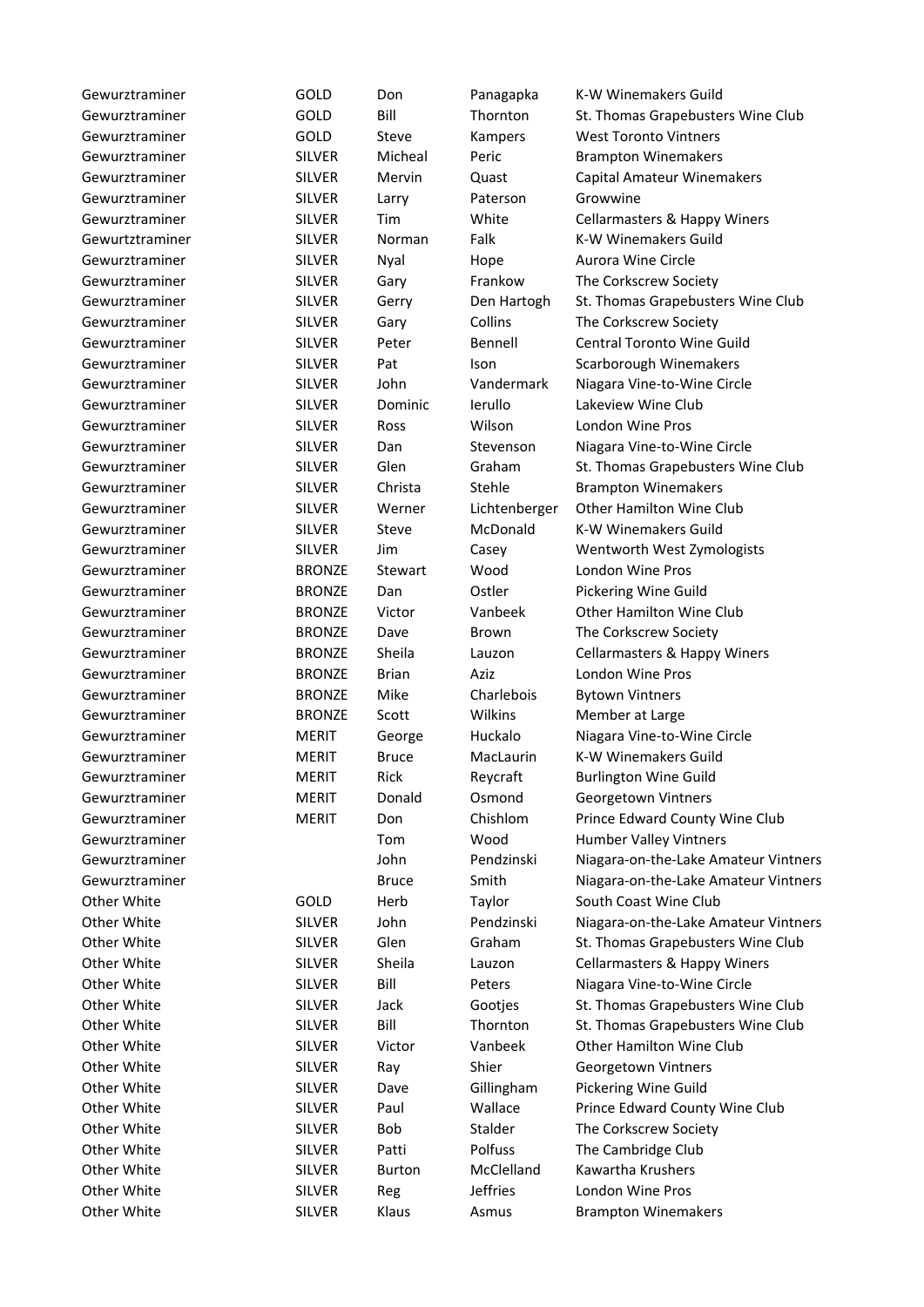| Other White | <b>SILVER</b> | Martin       | Nygard         | St. Thomas Grapebusters Wine Club    |
|-------------|---------------|--------------|----------------|--------------------------------------|
| Other White | <b>BRONZE</b> | Mervin       | Quast          | Capital Amateur Winemakers           |
| Other White | <b>BRONZE</b> | Dave         | <b>Brown</b>   | The Corkscrew Society                |
| Other White | <b>BRONZE</b> | Stu          | <b>Hess</b>    | Georgetown Vintners                  |
| Other White | <b>BRONZE</b> | Steve        | McDonald       | K-W Winemakers Guild                 |
| Other White | <b>BRONZE</b> | Adam         | Shortt         | <b>K-W Winemakers Guild</b>          |
| Other White | <b>BRONZE</b> | Ivan         | Zuzek          | Niagara Vine-to-Wine Circle          |
| Other White | <b>BRONZE</b> | Eila         | Martin         | Growwine                             |
| Other White | <b>BRONZE</b> | John         | Peters         | <b>West Toronto Vintners</b>         |
| Other White | <b>BRONZE</b> | Clark        | Meredith       | Niagara Vine-to-Wine Circle          |
| Other White | <b>BRONZE</b> | Mike         | Charlebois     | <b>Bytown Vintners</b>               |
| Other White | <b>BRONZE</b> | John         | Vandermark     | Niagara Vine-to-Wine Circle          |
| Other White | <b>BRONZE</b> | <b>Bruce</b> | Drewitt        | Scarborough Winemakers               |
| Other White | <b>BRONZE</b> | Don          |                | <b>K-W Winemakers Guild</b>          |
|             |               |              | Panagapka      |                                      |
| Other White | <b>BRONZE</b> | George       | Huckalo        | Niagara Vine-to-Wine Circle          |
| Other White | <b>BRONZE</b> | Greg         | Paget          | <b>West Toronto Vintners</b>         |
| Other White | <b>BRONZE</b> | Ken          | Clark          | Niagara Vine-to-Wine Circle          |
| Other White | <b>BRONZE</b> | Wayne        | Dumanski       | Niagara Vine-to-Wine Circle          |
| Other White | <b>BRONZE</b> | Kevin        | Watson         | Niagara-on-the-Lake Amateur Vintners |
| Other White | <b>MERIT</b>  | Lorna        | Wong           | Scarborough Winemakers               |
| Other White | <b>MERIT</b>  | <b>Brian</b> | Williams       | Niagara Vine-to-Wine Circle          |
| Other White | <b>MERIT</b>  | Peter        | Bennell        | Central Toronto Wine Guild           |
| Other White | <b>MERIT</b>  | Mat          | Vaughan        | K-W Winemakers Guild                 |
| Other White | <b>MERIT</b>  | Don          | Innes          | Niagara-on-the-Lake Amateur Vintners |
| Other White | <b>MERIT</b>  | Phil         | Bunn           | <b>Brampton Winemakers</b>           |
| Other White | <b>MERIT</b>  | Tom          | Wood           | Humber Valley Vintners               |
| Other White | <b>MERIT</b>  | Gary         | King           | <b>Burlington Wine Guild</b>         |
| Other White | <b>MERIT</b>  | Gerry        | Den Hartogh    | St. Thomas Grapebusters Wine Club    |
| Other White | <b>MERIT</b>  | Charles      | Fajgenbaum     | Central Toronto Wine Guild           |
| Other White | <b>MERIT</b>  | Larry        | Kerr           | Growwine                             |
| Other White | <b>MERIT</b>  | Norman       | Falk           | K-W Winemakers Guild                 |
| Other White |               | Pat          | Ison           | Scarborough Winemakers               |
| Other White |               | Gary         | Frankow        | The Corkscrew Society                |
| White Blend | GOLD          | Kevin        | Watson         | Niagara-on-the-Lake Amateur Vintners |
| White Blend | <b>SILVER</b> | Bob          | Stalder        | The Corkscrew Society                |
| White Blend | <b>SILVER</b> | Martin       | Nygard         | St. Thomas Grapebusters Wine Club    |
| White Blend | <b>SILVER</b> | David        | <b>Beattie</b> | The Cambridge Club                   |
| White Blend | <b>SILVER</b> | Stewart      | Wood           | London Wine Pros                     |
| White Blend | <b>SILVER</b> | Steve        | Kampers        | <b>West Toronto Vintners</b>         |
| White Blend | <b>SILVER</b> | Larry        | Paterson       | Growwine                             |
| White Blend | <b>SILVER</b> | Dave         | Brown          | The Corkscrew Society                |
| White Blend | <b>SILVER</b> | John         | Pendzinski     | Niagara-on-the-Lake Amateur Vintners |
| White Blend | <b>SILVER</b> | Mat          | Vaughan        | K-W Winemakers Guild                 |
| White Blend | <b>SILVER</b> | Gerry        | Den Hartogh    | St. Thomas Grapebusters Wine Club    |
| White Blend | <b>SILVER</b> | <b>Bruce</b> | Smith          | Niagara-on-the-Lake Amateur Vintners |
| White Blend | <b>SILVER</b> | Adam         | Shortt         | K-W Winemakers Guild                 |
| White Blend | <b>SILVER</b> | Bill         | Thornton       | St. Thomas Grapebusters Wine Club    |
| White Blend | <b>BRONZE</b> | Mervin       | Quast          | Capital Amateur Winemakers           |
| White Blend | <b>BRONZE</b> | <b>Brian</b> | Aziz           | London Wine Pros                     |
| White Blend | <b>BRONZE</b> | Wayne        | Dumanski       | Niagara Vine-to-Wine Circle          |
| White Blend | <b>BRONZE</b> | Joe          | Dale           | Pickering Wine Guild                 |
| White Blend | <b>BRONZE</b> | Jim          | Lloyd          | Kawartha Krushers                    |
| White Blend | <b>BRONZE</b> | Klaus        | Asmus          | <b>Brampton Winemakers</b>           |
| White Blend | <b>BRONZE</b> | Barry        | Case           | Growwine                             |
| White Blend | <b>BRONZE</b> | Glen         | Graham         | St. Thomas Grapebusters Wine Club    |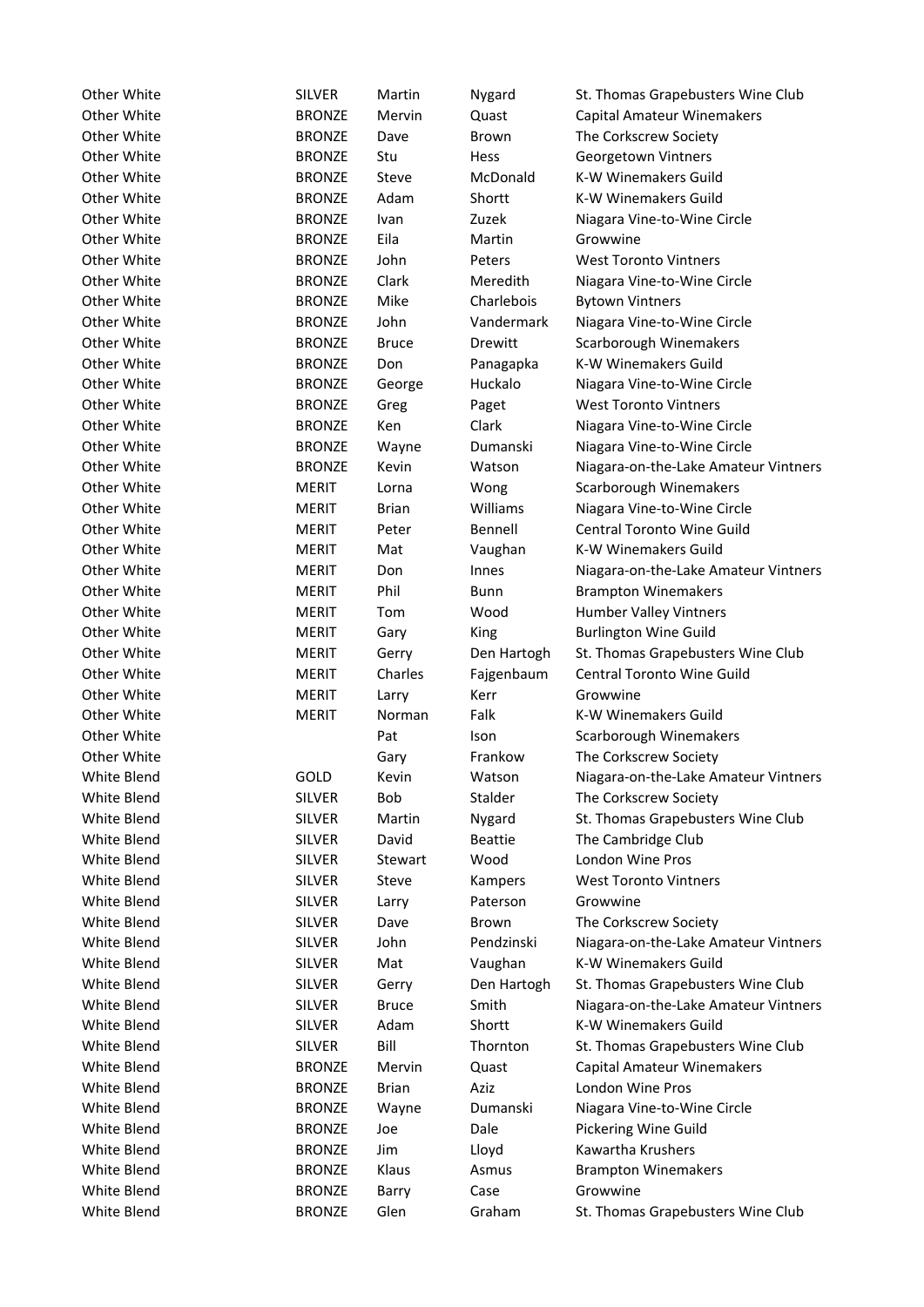| White Blend              | <b>BRONZE</b>                  | Jarmo          | Saari               | Growwine                                 |
|--------------------------|--------------------------------|----------------|---------------------|------------------------------------------|
| White Blend              | <b>BRONZE</b>                  | Gary           | Frankow             | The Corkscrew Society                    |
| White Blend              | <b>BRONZE</b>                  | Bert           | Richards            | <b>Other Hamilton Wine Club</b>          |
| White Blend              | <b>BRONZE</b>                  | Ross           | Wilson              | London Wine Pros                         |
| White Blend              | <b>BRONZE</b>                  | Steve          | McDonald            | K-W Winemakers Guild                     |
| White Blend              | <b>BRONZE</b>                  | Norman         | Falk                | K-W Winemakers Guild                     |
| White Blend              | <b>BRONZE</b>                  | <b>Bruce</b>   | MacLaurin           | K-W Winemakers Guild                     |
| White Blend              | <b>MERIT</b>                   | <b>Burton</b>  | McClelland          | Kawartha Krushers                        |
| White Blend              | <b>MERIT</b>                   | Dominic        | lerullo             | Lakeview Wine Club                       |
| White Blend              | <b>MERIT</b>                   | Sheila         | Lauzon              | <b>Cellarmasters &amp; Happy Winers</b>  |
| White Blend              |                                | Scott          | Wilkins             | Member at Large                          |
| White Blend              |                                | Lorna          | Wong                | Scarborough Winemakers                   |
| White Blend              |                                | Richard        | Harris              | <b>Burlington Wine Guild</b>             |
| Rose Blush               | GOLD                           | Dave           | Brown               | The Corkscrew Society                    |
| Rose Blush               | <b>SILVER</b>                  | Burton         | McClelland          | Kawartha Krushers                        |
| Rose Blush               | <b>SILVER</b>                  | John           | Pendzinski          | Niagara-on-the-Lake Amateur Vintners     |
| Rose Blush               | <b>SILVER</b>                  | Clive          | Woolner             | The Corkscrew Society                    |
| Rose Blush               | <b>SILVER</b>                  | Stewart        | Wood                | London Wine Pros                         |
| Rose Blush               | <b>SILVER</b>                  | John           | Romaniuk            | Aurora Wine Circle                       |
| Rose Blush               | <b>SILVER</b>                  | Steve          | Kampers             | <b>West Toronto Vintners</b>             |
| Rose Blush               | <b>SILVER</b>                  | Glen           | Graham              | St. Thomas Grapebusters Wine Club        |
| Rose Blush               | <b>SILVER</b>                  | Klaus          | Asmus               | <b>Brampton Winemakers</b>               |
| Rose Blush               | <b>SILVER</b>                  | Mat            | Vaughan             | K-W Winemakers Guild                     |
| Rose Blush               | <b>SILVER</b>                  | Bill           | Peters              | Niagara Vine-to-Wine Circle              |
| Rose Blush               | <b>SILVER</b>                  | Emile          | Thibault            | St. Thomas Grapebusters Wine Club        |
| Rose Blush               | <b>SILVER</b>                  | Gary           | Frankow             | The Corkscrew Society                    |
| Rose Blush               | <b>SILVER</b>                  | George         | Huckalo             | Niagara Vine-to-Wine Circle              |
| Rose Blush               | <b>BRONZE</b>                  | <b>Bruce</b>   | MacLaurin           | <b>K-W Winemakers Guild</b>              |
| Rose Blush               | <b>BRONZE</b>                  | Steve          | Quast               | <b>Capital Amateur Winemakers</b>        |
| Rose Blush               | <b>BRONZE</b>                  | Martin         | Nygard              | St. Thomas Grapebusters Wine Club        |
| Rose Blush               | <b>BRONZE</b>                  | Ross           | Gosling             | <b>Burlington Wine Guild</b>             |
| Rose Blush               | <b>BRONZE</b>                  | Reg            | <b>Jeffries</b>     | London Wine Pros                         |
| Rose Blush               | <b>BRONZE</b>                  | Glenn          | Thomson             | The Corkscrew Society                    |
| Rose Blush               | <b>BRONZE</b>                  |                | Ostler              |                                          |
|                          |                                | Dan            |                     | Pickering Wine Guild                     |
| Rose Blush<br>Rose Blush | <b>BRONZE</b>                  | Len            | Sylvester<br>Arruda | Member at Large<br>Lakeview Wine Club    |
|                          | <b>BRONZE</b>                  | Manny          |                     |                                          |
| Rose Blush<br>Rose Blush | <b>BRONZE</b><br><b>BRONZE</b> | Tom<br>Sheila  | Wood<br>Lauzon      | Humber Valley Vintners                   |
|                          |                                |                |                     | Cellarmasters & Happy Winers<br>Growwine |
| Rose Blush               | <b>BRONZE</b>                  | Larry<br>Peter | Paterson            |                                          |
| Rose Blush               | <b>MERIT</b>                   |                | Bennell             | Central Toronto Wine Guild               |
| Rose Blush               | <b>MERIT</b>                   | Don            | Panagapka           | K-W Winemakers Guild                     |
| Rose Blush               | <b>MERIT</b>                   | Alvaro         | D'Antonio           | Member at Large                          |
| Rose Blush               |                                | Patti          | Polfuss             | The Cambridge Club                       |
| Red Bordeau style        | GOLD                           | John           | Agate               | Niagara Vine-to-Wine Circle              |
| Red Bordeau style        | GOLD                           | Emile          | Thibault            | St. Thomas Grapebusters Wine Club        |
| Red Bordeau style        | <b>SILVER</b>                  | Tom            | Wood                | Humber Valley Vintners                   |
| Red Bordeau style        | <b>SILVER</b>                  | Ed             | Hughes              | Member at Large                          |
| Red Bordeau style        | <b>SILVER</b>                  | Dan            | Montgomery          | The Corkscrew Society                    |
| Red Bordeau style        | <b>SILVER</b>                  | Tino           | Montopoli           | Kawartha Krushers                        |
| Red Bordeau style        | <b>SILVER</b>                  | George         | Bethune             | Niagara-on-the-Lake Amateur Vintners     |
| Red Bordeau style        | <b>SILVER</b>                  | Lorne          | Weyers              | Pickering Wine Guild                     |
| Red Bordeau style        | <b>SILVER</b>                  | lan            | Short               | Humber Valley Vintners                   |
| Red Bordeau style        | <b>SILVER</b>                  | Wayne          | Dodd                | Aurora Wine Circle                       |
| Red Bordeau style        | <b>SILVER</b>                  | Dick           | Beam                | St. Thomas Grapebusters Wine Club        |
| Red Bordeau style        | <b>SILVER</b>                  | George         | Pikor               | <b>Bytown Vintners</b>                   |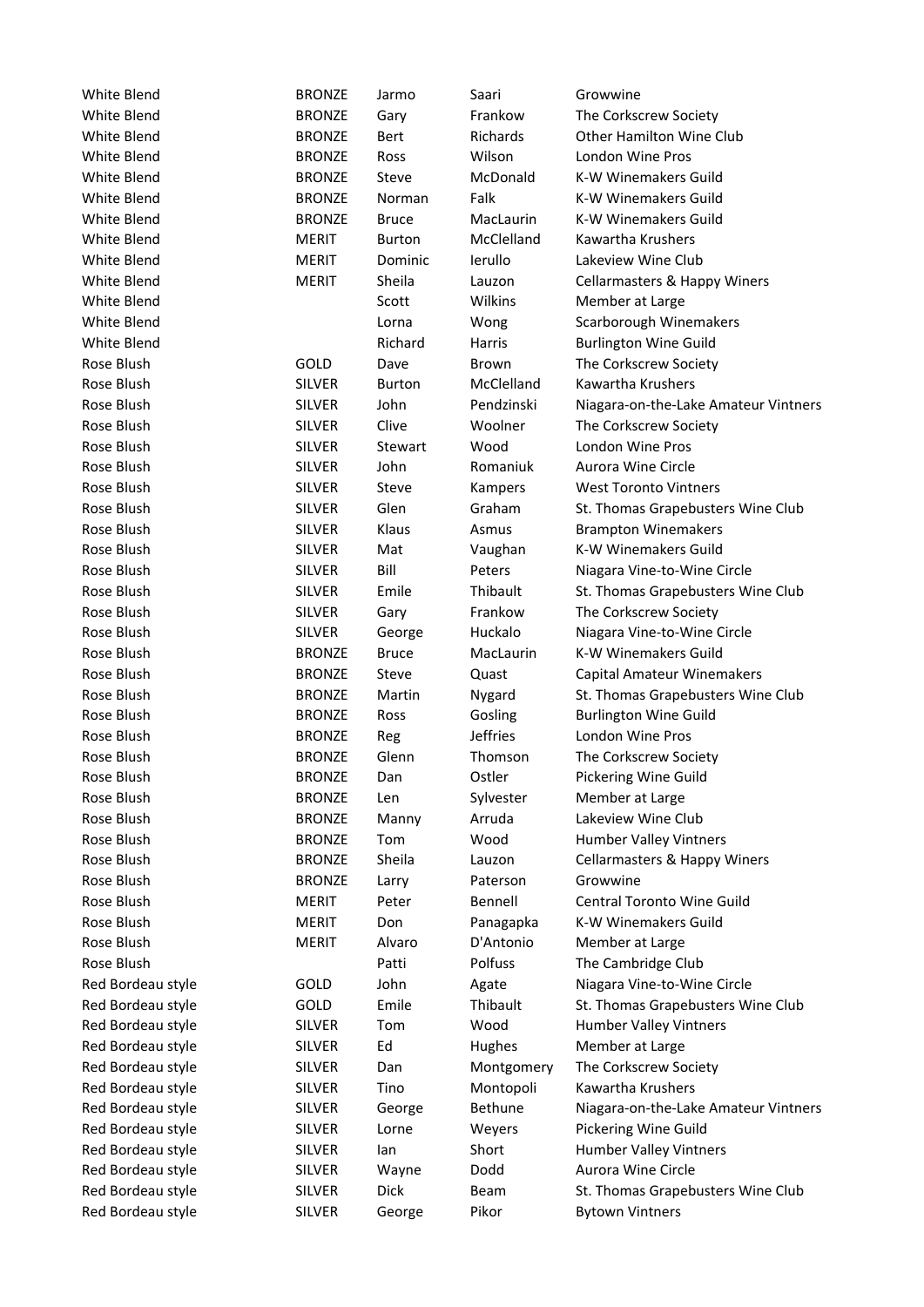Red Bordeau style **BRONZE** Paul Ward Growwine Red Bordeau style The BRONZE Bryan Pell Growwine Red Bordeau style **BRONZE** Larry Paterson Growwine

Red Bordeau style Toll CHLVER Tom Gatler West Toronto Vintners Red Bordeau style SILVER Angelo Stillo Brampton Winemakers Red Bordeau style SILVER Brian Williams Niagara Vine-to-Wine Circle Red Bordeau style SILVER Keith Hindley St. Thomas Grapebusters Wine Club Red Bordeau style SILVER Klaus Asmus Brampton Winemakers Red Bordeau style SILVER Jim Lloyd Kawartha Krushers Red Bordeau style **SILVER** Alvaro D'Antonio Member at Large Red Bordeau style **SILVER** Stewart Wood London Wine Pros Red Bordeau style **SILVER** Luigi Giannetti Member at Large Red Bordeau style SILVER Jack Reichman Aurora Wine Circle Red Bordeau style SILVER Steve McDonald K-W Winemakers Guild Red Bordeau style SILVER Victor Vanbeek Other Hamilton Wine Club Red Bordeau style **SILVER** Manfred Hecke Kawartha Krushers Red Bordeau style SILVER Charles Fajgenbaum Central Toronto Wine Guild Red Bordeau style SILVER Carlos Ricalde Pickering Wine Guild Red Bordeau style SILVER Mat Vaughan K-W Winemakers Guild Red Bordeau style SILVER Ken Clark Niagara Vine-to-Wine Circle Red Bordeau style SILVER Wayne Dumanski Niagara Vine-to-Wine Circle Red Bordeau style SILVER John Pendzinski Niagara-on-the-Lake Amateur Vintners Red Bordeau style SILVER Maurice Bettilli Lakeview Wine Club Red Bordeau style SILVER Rob Boniface Lakeview Wine Club Red Bordeau style SILVER Kevin Watson Niagara-on-the-Lake Amateur Vintners Red Bordeau style SILVER Jim Casey Wentworth West Zymologists Red Bordeau style SILVER Marilyn Walters Member at Large Red Bordeau style **SILVER** Steve Kampers West Toronto Vintners Red Bordeau style SILVER Reg Jeffries London Wine Pros Red Bordeau style SILVER Bruno Meneguzzi Humber Valley Vintners Red Bordeau style **BRONZE** Jeremy Fedorsen Lakeview Wine Club Red Bordeau style The BRONZE Jack Gootjes St. Thomas Grapebusters Wine Club Red Bordeau style **BRONZE** David Beattie The Cambridge Club Red Bordeau style **BRONZE** Manny Arruda Lakeview Wine Club Red Bordeau style **BRONZE** Wayne Martin Capital Amateur Winemakers Red Bordeau style **BRONZE** Pat Godin Grey T Fermenters Red Bordeau style **BRONZE** Bruce MacLaurin K-W Winemakers Guild Red Bordeau style **BRONZE** Clark Meredith Niagara Vine-to-Wine Circle Red Bordeau style **BRONZE** William German Niagara-on-the-Lake Amateur Vintners Red Bordeau style **BRONZE** Dan Ostler Pickering Wine Guild Red Bordeau style **BRONZE** Brian Douglas Aurora Wine Circle Red Bordeau style **BRONZE** Dick Clark Capital Amateur Winemakers Red Bordeau style **BRONZE** Gerry Den Hartogh St. Thomas Grapebusters Wine Club Red Bordeau style **BRONZE** Jim Webster St. Thomas Grapebusters Wine Club Red Bordeau style **BRONZE** Ken Snider Burlington Wine Guild Red Bordeau style BRONZE John Delagran Kawartha Krushers Red Bordeau style **BRONZE** John Caldeira Lakeview Wine Club Red Bordeau style **BRONZE** Nick Donnelly Cellarmasters & Happy Winers Red Bordeau style **BRONZE** Astrid Brummer Burlington Wine Guild Red Bordeau style **BRONZE** Steve Quast Capital Amateur Winemakers Red Bordeau style **BRONZE** Dave Powell Cellarmasters & Happy Winers Red Bordeau style **BRONZE** Dan Stevenson Niagara Vine-to-Wine Circle Red Bordeau style **BRONZE** Bill Peters Niagara Vine-to-Wine Circle Red Bordeau style **BRONZE** Norman Falk K-W Winemakers Guild Red Bordeau style **MERIT** Bruce Drewitt Scarborough Winemakers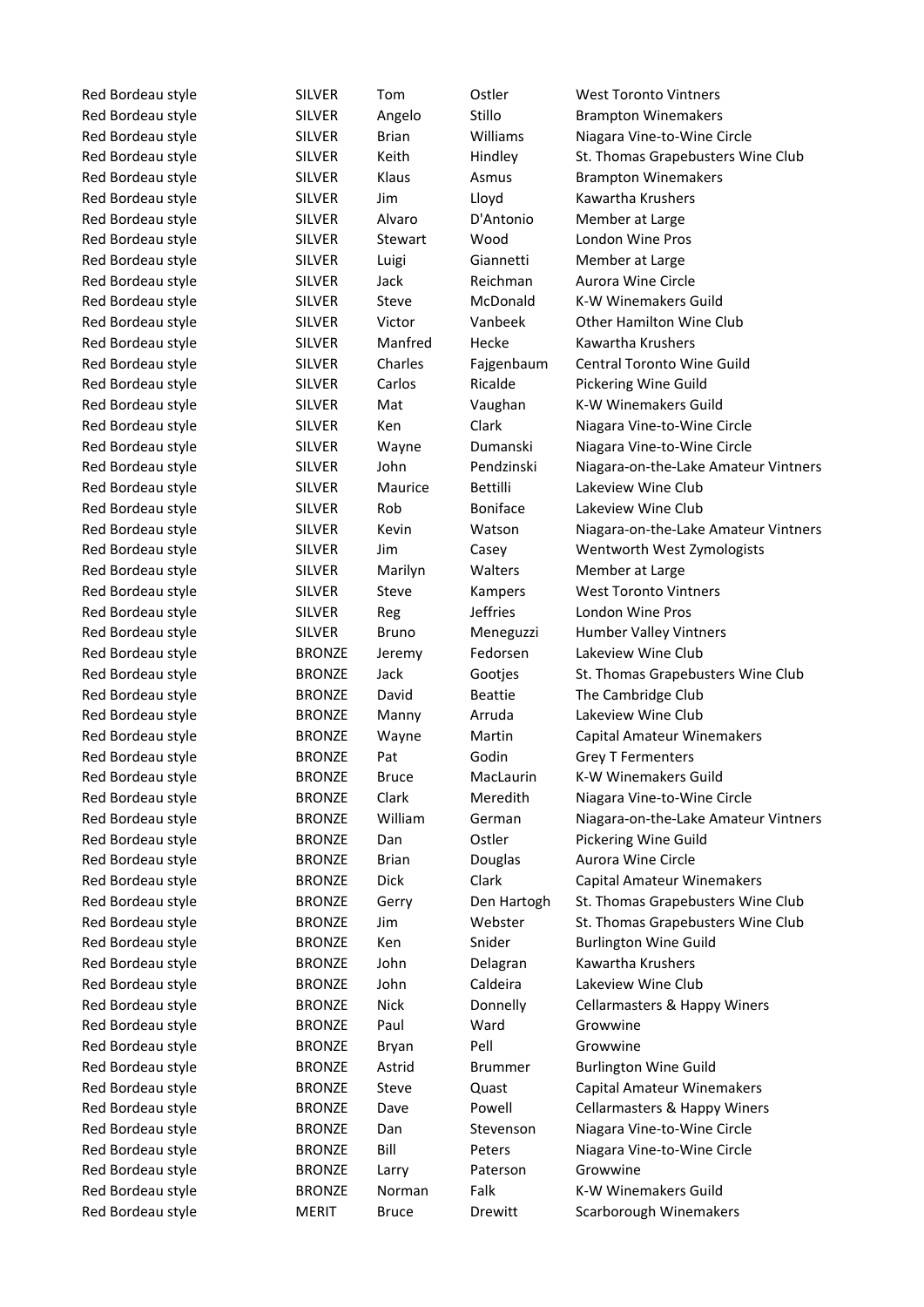| Red Bordeau style | <b>MERIT</b>  | Phil            | Bunn            | <b>Brampton Winemakers</b>           |
|-------------------|---------------|-----------------|-----------------|--------------------------------------|
| Red Bordeau style | <b>MERIT</b>  | John            | Vandermark      | Niagara Vine-to-Wine Circle          |
| Red Bordeau style | <b>MERIT</b>  | Bill            | Thornton        | St. Thomas Grapebusters Wine Club    |
| Red Bordeau style | <b>MERIT</b>  | Albert          | Gris            | Other Hamilton Wine Club             |
| Red Bordeau style | <b>MERIT</b>  | Peter           | Lazarou         | Press Agents Winemakers Club         |
| Red Bordeau style | <b>MERIT</b>  | Donald          | Osmond          | Georgetown Vintners                  |
| Red Bordeau style |               | Doug            | Sloane          | Prince Edward County Wine Club       |
| Red Bordeau style |               | Dominic         | lerullo         | Lakeview Wine Club                   |
| Pinot/Gamay       | GOLD          | Steve           | McDonald        | K-W Winemakers Guild                 |
| Pinot/Gamay       | GOLD          | Stewart         | Wood            | London Wine Pros                     |
| Pinot/Gamay       | GOLD          | <b>Battista</b> | Calvieri        | Pickering Wine Guild                 |
| Pinot/Gamay       | GOLD          | Dan             | Montgomery      | The Corkscrew Society                |
| Pinot/Gamay       | <b>SILVER</b> | John            | Peters          | <b>West Toronto Vintners</b>         |
| Pinot/Gamay       | <b>SILVER</b> | Don             | Panagapka       | K-W Winemakers Guild                 |
| Pinot/Gamay       | <b>SILVER</b> | Jim             | Lloyd           | Kawartha Krushers                    |
| Pinot/Gamay       | <b>SILVER</b> | <b>Bruno</b>    | Meneguzzi       | Humber Valley Vintners               |
| Pinot/Gamay       | <b>SILVER</b> | George          | Bethune         | Niagara-on-the-Lake Amateur Vintners |
| Pinot/Gamay       | <b>SILVER</b> | Martin          | Nygard          | St. Thomas Grapebusters Wine Club    |
| Pinot/Gamay       | <b>SILVER</b> | George          | Pikor           | <b>Bytown Vintners</b>               |
| Pinot/Gamay       | <b>SILVER</b> | Bill            | Thornton        | St. Thomas Grapebusters Wine Club    |
| Pinot/Gamay       | <b>SILVER</b> | <b>Bruce</b>    | MacLaurin       | K-W Winemakers Guild                 |
| Pinot/Gamay       | <b>SILVER</b> | Alvaro          | D'Antonio       | Member at Large                      |
| Pinot/Gamay       | <b>BRONZE</b> | Tom             | Wood            | Humber Valley Vintners               |
| Pinot/Gamay       | <b>BRONZE</b> | Glen            | Graham          | St. Thomas Grapebusters Wine Club    |
| Pinot/Gamay       | <b>BRONZE</b> | Maurice         | <b>Bettilli</b> | Lakeview Wine Club                   |
| Pinot/Gamay       | <b>BRONZE</b> | George          | Huckalo         | Niagara Vine-to-Wine Circle          |
| Pinot/Gamay       | <b>BRONZE</b> | Astrid          | <b>Brummer</b>  | <b>Burlington Wine Guild</b>         |
| Pinot/Gamay       | <b>BRONZE</b> | Ed              | Hughes          | Member at Large                      |
| Pinot/Gamay       | <b>BRONZE</b> | Tim             | White           | Cellarmasters & Happy Winers         |
| Pinot/Gamay       | <b>BRONZE</b> | Manny           | Arruda          | Lakeview Wine Club                   |
| Pinot/Gamay       | <b>BRONZE</b> | Larry           | Paterson        | Growwine                             |
| Pinot/Gamay       | <b>BRONZE</b> | <b>Brian</b>    | Williams        | Niagara Vine-to-Wine Circle          |
| Pinot/Gamay       | <b>BRONZE</b> | Jean-Pierre     | Schoch          | The Corkscrew Society                |
|                   | <b>BRONZE</b> | <b>Bob</b>      | Stalder         |                                      |
| Pinot/Gamay       |               |                 |                 | The Corkscrew Society                |
| Pinot/Gamay       | <b>BRONZE</b> | Adam            | Shortt          | K-W Winemakers Guild                 |
| Pinot/Gamay       | <b>BRONZE</b> | Ross            | Partridge       | Member at Large                      |
| Pinot/Gamay       | <b>BRONZE</b> | Manfred         | Hecke           | Kawartha Krushers                    |
| Pinot/Gamay       | <b>MERIT</b>  | Manuel          | Sousa           | Lakeview Wine Club                   |
| Pinot/Gamay       | <b>MERIT</b>  | Peter           | Bennell         | Central Toronto Wine Guild           |
| Pinot/Gamay       | <b>MERIT</b>  | Dominic         | lerullo         | Lakeview Wine Club                   |
| Pinot/Gamay       | <b>MERIT</b>  | Clive           | Woolner         | The Corkscrew Society                |
| Pinot/Gamay       | <b>MERIT</b>  | Norman          | Falk            | K-W Winemakers Guild                 |
| Pinot/Gamay       | <b>MERIT</b>  | <b>Bruce</b>    | Drewitt         | Scarborough Winemakers               |
| Pinot/Gamay       |               | Albert          | Gris            | Other Hamilton Wine Club             |
| Red Non Vinifera  | <b>SILVER</b> | <b>Brian</b>    | Williams        | Niagara Vine-to-Wine Circle          |
| Red Non Vinifera  | <b>SILVER</b> | Stewart         | Wood            | London Wine Pros                     |
| Red Non Vinifera  | <b>SILVER</b> | Klaus           | Asmus           | <b>Brampton Winemakers</b>           |
| Red Non Vinifera  | <b>SILVER</b> | Martin          | Nygard          | St. Thomas Grapebusters Wine Club    |
| Red Non Vinifera  | <b>SILVER</b> | Steve           | McDonald        | K-W Winemakers Guild                 |
| Red Non Vinifera  | <b>SILVER</b> | Ross            | Wilson          | London Wine Pros                     |
| Red Non Vinifera  | <b>SILVER</b> | Gary            | King            | <b>Burlington Wine Guild</b>         |
| Red Non Vinifera  | <b>SILVER</b> | Don             | Panagapka       | K-W Winemakers Guild                 |
| Red Non Vinifera  | <b>SILVER</b> | Scott           | Wilkins         | Member at Large                      |
| Red Non Vinifera  | <b>SILVER</b> | Herb            | Taylor          | South Coast Wine Club                |
| Red Non Vinifera  | <b>SILVER</b> | В.              | Dass            | Aurora Wine Circle                   |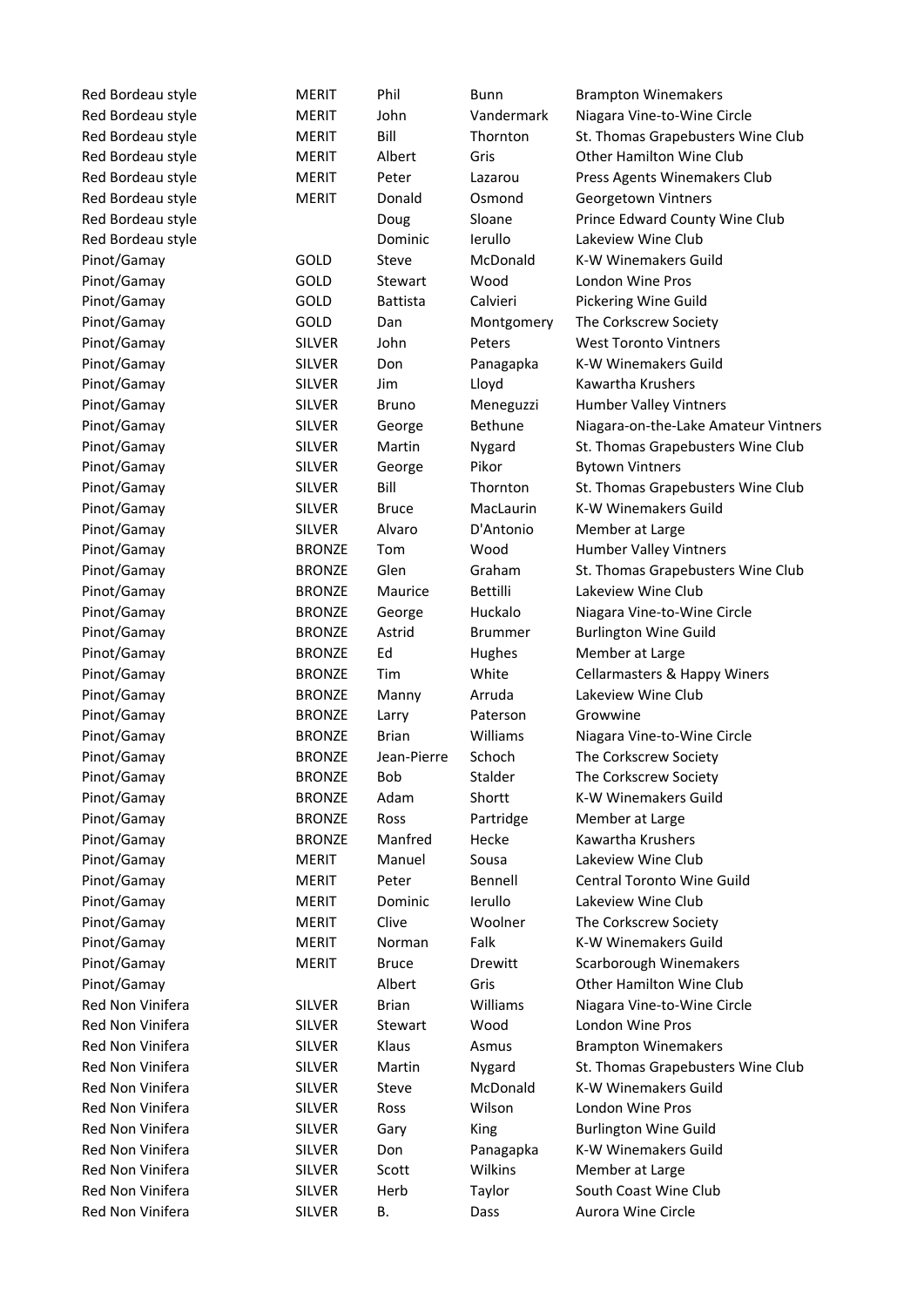Red Non Vinifera **SILVER** Dan Stevenson Niagara Vine-to-Wine Circle Red Non Vinifera **BRONZE** Peter Gatto Lakeview Wine Club Red Non Vinifera **BRONZE** Larry Paterson Growwine Red Non Vinifera **BRONZE** Doug Burwell Other Hamilton Wine Club Red Non Vinifera **BRONZE** Maynard Schmitt The Corkscrew Society Red Non Vinifera **BRONZE** Alvaro D'Antonio Member at Large Red Non Vinifera **BRONZE** Ed Hughes Member at Large Red Non Vinifera BRONZE Lorne Weyers Pickering Wine Guild Red Non Vinifera **BRONZE** Ted Loughead Grey T Fermenters Red Non Vinifera **MERIT** Dominic Ierullo Lakeview Wine Club Red Non Vinifera **MERIT** Clark Meredith Niagara Vine-to-Wine Circle Red Non Vinifera **Ross** Gosling Burlington Wine Guild Red Non Vinifera **Ivan** Ivan Zuzek Niagara Vine-to-Wine Circle Red Rhone Style SILVER Bruce MacLaurin K-W Winemakers Guild Red Rhone Style SILVER Charles Fajgenbaum Central Toronto Wine Guild Red Rhone Style SILVER John Dunlop Humber Valley Vintners Red Rhone Style **SILVER** Alvaro D'Antonio Member at Large Red Rhone Style **SILVER** Wayne Dodd Aurora Wine Circle Red Rhone Style **SILVER** Luigi Giannetti Member at Large Red Rhone Style **SILVER** Donald Osmond Georgetown Vintners Red Rhone Style SILVER Bruno Meneguzzi Humber Valley Vintners Red Rhone Style SILVER Norman Falk K-W Winemakers Guild Red Rhone Style SILVER Steve McDonald K-W Winemakers Guild Red Rhone Style **SILVER** John Caldeira Lakeview Wine Club Red Rhone Style **SILVER** David Beattie The Cambridge Club Red Rhone Style **BRONZE** Phil Bunn Brampton Winemakers Red Rhone Style **BRONZE** Lorne Weyers Pickering Wine Guild Red Rhone Style **BRONZE** Clive Woolner The Corkscrew Society Red Rhone Style **BRONZE** Manny Arruda Lakeview Wine Club Red Rhone Style **BRONZE** Dean Anderson Other Hamilton Wine Club Red Rhone Style **BRONZE** Larry Paterson Growwine Red Rhone Style **MERIT** Dominic Ierullo Lakeview Wine Club Red Rhone Style **MERIT** Don Panagapka K-W Winemakers Guild Red Rhone Style **MERIT** Dan Montgomery The Corkscrew Society Red Rhone Style **MERIT** Steve Kampers West Toronto Vintners Red Rhone Style **MERIT** Reg Jeffries London Wine Pros Red Rhone Style **MERIT** Stephen Cyr Pickering Wine Guild Red Rhone Style **MERIT** Paul Ward Growwine Red Rhone Style Glenn Thomson The Corkscrew Society Other Red **GOLD** Manny Arruda Lakeview Wine Club Other Red GOLD Brian Aziz London Wine Pros Other Red SILVER Reg Jeffries London Wine Pros Other Red SILVER Ted Loughead Grey T Fermenters Other Red **SILVER** Terry McCall Kawartha Krushers

Red Non Vinifera **BRONZE** Bill Thornton St. Thomas Grapebusters Wine Club Red Non Vinifera **BRONZE** Glen Graham St. Thomas Grapebusters Wine Club Red Non Vinifera **MERIT** Brant Allain Cellarmasters & Happy Winers Red Rhone Style **GOLD** Martin Nygard St. Thomas Grapebusters Wine Club Red Rhone Style SILVER Glen Graham St. Thomas Grapebusters Wine Club Red Rhone Style **BRONZE** John Weil Cellarmasters & Happy Winers Red Rhone Style **BRONZE** Wayne Martin Capital Amateur Winemakers Red Rhone Style **BRONZE** John Pendzinski Niagara-on-the-Lake Amateur Vintners Red Rhone Style **BRONZE** Bill Thornton St. Thomas Grapebusters Wine Club Red Rhone Style **MERIT** Paul Wallace Prince Edward County Wine Club Other Red **GOLD** Mervin Quast Capital Amateur Winemakers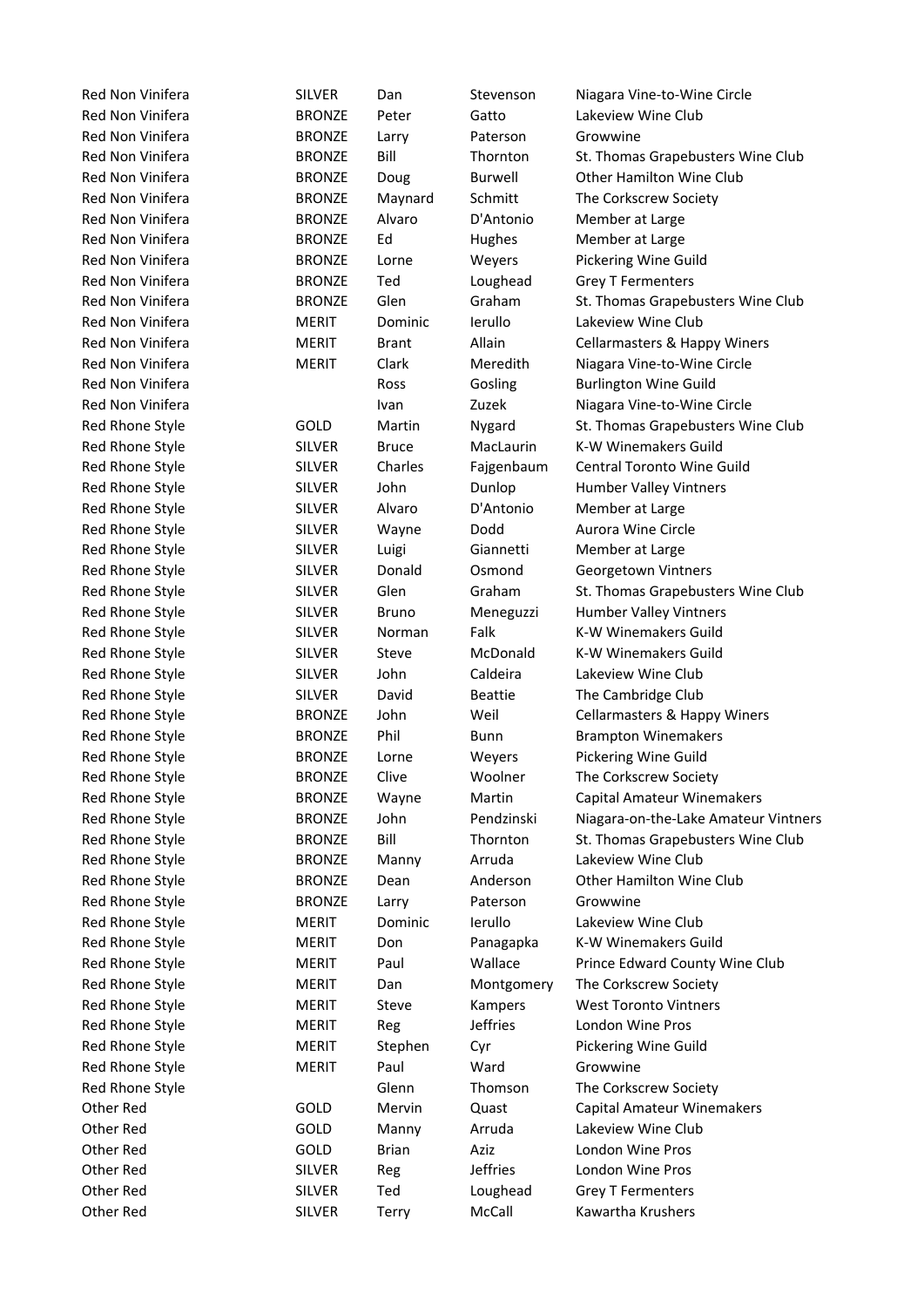| Other Red              | <b>SILVER</b>         | Dave           | Gillingham             | Pickering Wine Guild                                       |
|------------------------|-----------------------|----------------|------------------------|------------------------------------------------------------|
| Other Red              | <b>SILVER</b>         | <b>Burton</b>  | McClelland             | Kawartha Krushers                                          |
| Other Red              | <b>SILVER</b>         | Don            | Panagapka              | K-W Winemakers Guild                                       |
| Other Red              | <b>SILVER</b>         | <b>Nick</b>    | Petruzzella            | Wentworth West Zymologists                                 |
| Other Red              | <b>SILVER</b>         | Tony           | Saddy                  | London Wine Pros                                           |
| Other Red              | <b>SILVER</b>         | <b>Bruce</b>   | MacLaurin              | K-W Winemakers Guild                                       |
| Other Red              | <b>SILVER</b>         | Dominic        | lerullo                | Lakeview Wine Club                                         |
| Other Red              | <b>SILVER</b>         | Sheila         | Lauzon                 | Cellarmasters & Happy Winers                               |
| Other Red              | <b>SILVER</b>         | Stewart        | Wood                   | London Wine Pros                                           |
| Other Red              | <b>SILVER</b>         | Steve          | Kampers                | <b>West Toronto Vintners</b>                               |
| Other Red              | <b>SILVER</b>         | Lorne          | Weyers                 | Pickering Wine Guild                                       |
| Other Red              | <b>SILVER</b>         | Luigi          | Giannetti              | Member at Large                                            |
| Other Red              | <b>BRONZE</b>         | <b>Bruno</b>   | Meneguzzi              | Humber Valley Vintners                                     |
| Other Red              | <b>BRONZE</b>         | Glen           | Graham                 | St. Thomas Grapebusters Wine Club                          |
| Other Red              | <b>BRONZE</b>         | Steve          | McDonald               | K-W Winemakers Guild                                       |
| Other Red              | <b>BRONZE</b>         | Victor         | Vanbeek                | <b>Other Hamilton Wine Club</b>                            |
| Other Red              | <b>BRONZE</b>         | <b>Brian</b>   | Douglas                | Aurora Wine Circle                                         |
| Other Red              | <b>BRONZE</b>         | Alvaro         | D'Antonio              | Member at Large                                            |
| Other Red              | <b>BRONZE</b>         | Bill           | Thornton               | St. Thomas Grapebusters Wine Club                          |
| Other Red              | <b>BRONZE</b>         | Mat            | Vaughan                | K-W Winemakers Guild                                       |
| Other Red              | <b>BRONZE</b>         | Patti          | Polfuss                | The Cambridge Club                                         |
| Other Red              | <b>BRONZE</b>         | Pat            | Godin                  | <b>Grey T Fermenters</b>                                   |
| Other Red              | <b>BRONZE</b>         | Len            | Sylvester              | Member at Large                                            |
| Other Red              | <b>BRONZE</b>         | Gerry          | Den Hartogh            | St. Thomas Grapebusters Wine Club                          |
| Other Red              | <b>MERIT</b>          | Mike           | Hodson                 | Central Toronto Wine Guild                                 |
| Other Red              | <b>MERIT</b>          | Klaus          | Asmus                  | <b>Brampton Winemakers</b>                                 |
| Other Red              | <b>MERIT</b>          | Jim            | Webster                | St. Thomas Grapebusters Wine Club                          |
| Other Red              | <b>MERIT</b>          |                | Paterson               | Growwine                                                   |
| Other Red              | <b>MERIT</b>          | Larry<br>Tamio | Tateno                 | South Coast Wine Club                                      |
|                        |                       |                |                        | Lakeview Wine Club                                         |
| Other Red<br>Other Red | <b>MERIT</b>          | Manuel         | Sousa<br>Chishlom      |                                                            |
|                        | <b>MERIT</b>          | Don            |                        | Prince Edward County Wine Club                             |
| Other Red              | MERIT<br><b>MERIT</b> | John           | Pendzinski<br>Fedorsen | Niagara-on-the-Lake Amateur Vintners<br>Lakeview Wine Club |
| Other Red              |                       | Jeremy         |                        |                                                            |
| Other Red              | <b>MERIT</b>          | Pat            | Ison                   | Scarborough Winemakers                                     |
| Other Red              |                       | Ross           | Wilson                 | London Wine Pros                                           |
| Other Red              |                       | Jim            | Howes                  | Scarborough Winemakers                                     |
| <b>Red Blend</b>       | <b>SILVER</b>         | Tino           | Montopoli              | Kawartha Krushers                                          |
| <b>Red Blend</b>       | <b>SILVER</b>         | Manuel         | Sousa                  | Lakeview Wine Club                                         |
| <b>Red Blend</b>       | <b>SILVER</b>         | Tony           | Saddy                  | London Wine Pros                                           |
| <b>Red Blend</b>       | <b>SILVER</b>         | Glen           | Graham                 | St. Thomas Grapebusters Wine Club                          |
| <b>Red Blend</b>       | <b>SILVER</b>         | Steve          | Skelly                 | Scarborough Winemakers                                     |
| <b>Red Blend</b>       | <b>SILVER</b>         | Ed             | <b>Hughes</b>          | Member at Large                                            |
| <b>Red Blend</b>       | <b>SILVER</b>         | Lorne          | Weyers                 | Pickering Wine Guild                                       |
| <b>Red Blend</b>       | <b>BRONZE</b>         | John           | Pendzinski             | Niagara-on-the-Lake Amateur Vintners                       |
| <b>Red Blend</b>       | <b>BRONZE</b>         | Steve          | Kampers                | <b>West Toronto Vintners</b>                               |
| <b>Red Blend</b>       | <b>BRONZE</b>         | Tom            | Ostler                 | <b>West Toronto Vintners</b>                               |
| <b>Red Blend</b>       | <b>BRONZE</b>         | <b>Burton</b>  | McClelland             | Kawartha Krushers                                          |
| <b>Red Blend</b>       | <b>BRONZE</b>         | Bill           | Thornton               | St. Thomas Grapebusters Wine Club                          |
| <b>Red Blend</b>       | <b>BRONZE</b>         | Alvaro         | D'Antonio              | Member at Large                                            |
| <b>Red Blend</b>       | <b>BRONZE</b>         | Norman         | Falk                   | K-W Winemakers Guild                                       |
| <b>Red Blend</b>       | <b>BRONZE</b>         | Martin         | Nygard                 | St. Thomas Grapebusters Wine Club                          |
| <b>Red Blend</b>       | <b>BRONZE</b>         | Klaus          | Asmus                  | <b>Brampton Winemakers</b>                                 |
| <b>Red Blend</b>       | <b>BRONZE</b>         | Dominic        | lerullo                | Lakeview Wine Club                                         |
| <b>Red Blend</b>       | <b>BRONZE</b>         | Sandra         | Boehler                | <b>Burlington Wine Guild</b>                               |
| <b>Red Blend</b>       | <b>BRONZE</b>         | David          | <b>Beattie</b>         | The Cambridge Club                                         |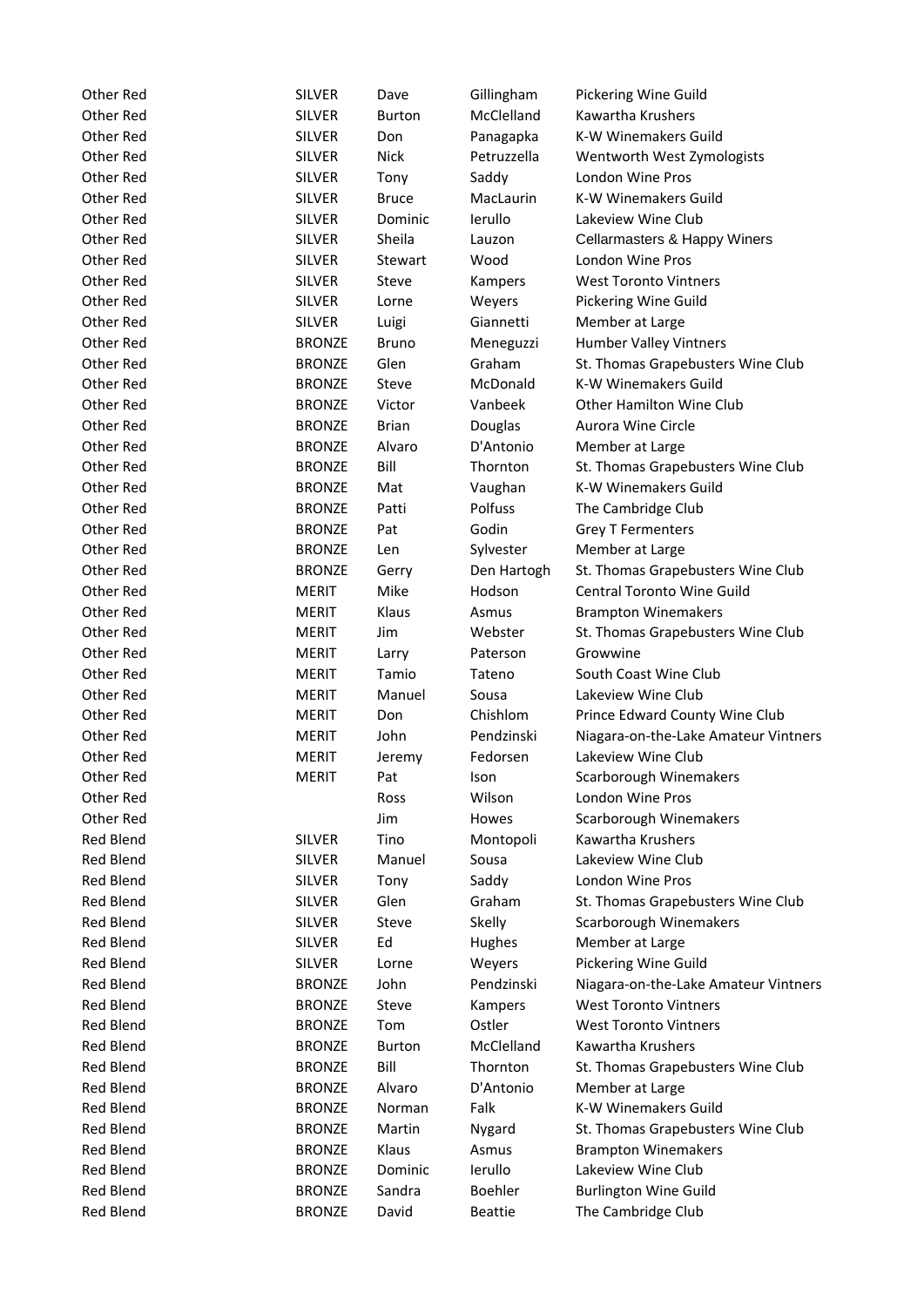| <b>Red Blend</b> | <b>BRONZE</b> | <b>Bruce</b> | MacLaurin  | K-W Winemakers Guild                 |
|------------------|---------------|--------------|------------|--------------------------------------|
| <b>Red Blend</b> | <b>BRONZE</b> | Stewart      | Wood       | London Wine Pros                     |
| <b>Red Blend</b> | <b>BRONZE</b> | Phil         | Bunn       | <b>Brampton Winemakers</b>           |
| <b>Red Blend</b> | <b>BRONZE</b> | Peter        | Bennell    | <b>Central Toronto Wine Guild</b>    |
| <b>Red Blend</b> | <b>BRONZE</b> | Steve        | McDonald   | K-W Winemakers Guild                 |
| <b>Red Blend</b> | <b>BRONZE</b> | Mat          | Vaughan    | K-W Winemakers Guild                 |
| <b>Red Blend</b> | <b>BRONZE</b> | Mike         | Charlebois | <b>Bytown Vintners</b>               |
| <b>Red Blend</b> | <b>BRONZE</b> | Dave         | Gillingham | Pickering Wine Guild                 |
| <b>Red Blend</b> | <b>BRONZE</b> | Ted          | Loughead   | <b>Grey T Fermenters</b>             |
| <b>Red Blend</b> | <b>BRONZE</b> | John         | Romaniuk   | Aurora Wine Circle                   |
| <b>Red Blend</b> | <b>BRONZE</b> | Dan          | Ostler     | Pickering Wine Guild                 |
| <b>Red Blend</b> | <b>MERIT</b>  | Ken          | Maley      | Kawartha Krushers                    |
| <b>Red Blend</b> | MERIT         | Victor       | Vanbeek    | <b>Other Hamilton Wine Club</b>      |
| <b>Red Blend</b> | <b>MERIT</b>  | Tony         | Malfara    | <b>Bytown Vintners</b>               |
| <b>Red Blend</b> | <b>MERIT</b>  | <b>Bruno</b> | Meneguzzi  | Humber Valley Vintners               |
| <b>Red Blend</b> | <b>MERIT</b>  | Durk         | Schaafsma  | St. Thomas Grapebusters Wine Club    |
| <b>Red Blend</b> | <b>MERIT</b>  | Emile        | Thibault   | St. Thomas Grapebusters Wine Club    |
| <b>Red Blend</b> | <b>MERIT</b>  | Don          | Panagapka  | K-W Winemakers Guild                 |
| <b>Red Blend</b> | <b>MERIT</b>  | Larry        | Paterson   | Growwine                             |
| <b>Red Blend</b> | <b>MERIT</b>  | Joe          | Dale       | Pickering Wine Guild                 |
| <b>Red Blend</b> |               | Steve        | Quast      | Capital Amateur Winemakers           |
| <b>Red Blend</b> |               | Rick         | Caruso     | Prince Edward County Wine Club       |
| <b>Red Blend</b> |               | Mark         | Clark      | South Coast Wine Club                |
| Dessert          | GOLD          | Bob          | Gibbon     | Other Hamilton Wine Club             |
| Dessert          | GOLD          | Dan          | Stevenson  | Niagara Vine-to-Wine Circle          |
| Dessert          | GOLD          | Norman       | Falk       | K-W Winemakers Guild                 |
| Dessert          | GOLD          | Larry        | Paterson   | Growwine                             |
| Dessert          | <b>SILVER</b> | Gary         | Collins    | The Corkscrew Society                |
| Dessert          | <b>SILVER</b> | Bob          | Webb       | Aurora Wine Circle                   |
| Dessert          | <b>SILVER</b> | Glen         | Graham     | St. Thomas Grapebusters Wine Club    |
| Dessert          | <b>SILVER</b> | Bill         | Thornton   | St. Thomas Grapebusters Wine Club    |
| Dessert          | <b>SILVER</b> | Peter        | Bennell    | Central Toronto Wine Guild           |
| Dessert          | <b>SILVER</b> | <b>Bruce</b> | MacLaurin  | K-W Winemakers Guild                 |
| Dessert          | <b>SILVER</b> | Steve        | McDonald   | K-W Winemakers Guild                 |
| Dessert          | <b>SILVER</b> | Mat          | Vaughan    | K-W Winemakers Guild                 |
| Dessert          | <b>SILVER</b> | Steve        | Kampers    | <b>West Toronto Vintners</b>         |
| Dessert          | <b>SILVER</b> | Don          | Panagapka  | K-W Winemakers Guild                 |
| Dessert          | <b>BRONZE</b> | Angelo       | Stillo     | <b>Brampton Winemakers</b>           |
| Dessert          | <b>BRONZE</b> | Stephen      | Cyr        | Pickering Wine Guild                 |
| Dessert          | <b>BRONZE</b> | Tim          | White      | Cellarmasters & Happy Winers         |
| Dessert          | <b>BRONZE</b> | Mervin       | Quast      | Capital Amateur Winemakers           |
| Dessert          | <b>BRONZE</b> | John         | Delagran   | Kawartha Krushers                    |
| Dessert          | <b>BRONZE</b> | Ivan         | Zuzek      | Niagara Vine-to-Wine Circle          |
| Dessert          | <b>BRONZE</b> | Victor       | Vanbeek    | Other Hamilton Wine Club             |
| Dessert          | <b>BRONZE</b> | Ross         | Wilson     | London Wine Pros                     |
| Dessert          | <b>BRONZE</b> | Stewart      | Wood       | London Wine Pros                     |
| Dessert          | <b>BRONZE</b> | Patti        | Polfuss    | The Cambridge Club                   |
| Dessert          | <b>MERIT</b>  | Martin       | Nygard     | St. Thomas Grapebusters Wine Club    |
| Dessert          | <b>MERIT</b>  | Steve        | Skelly     | Scarborough Winemakers               |
| Dessert          | <b>MERIT</b>  | Scott        | Wilkins    | Member at Large                      |
| Dessert          |               | Shirley      | Vojin      | St. Thomas Grapebusters Wine Club    |
| Icewine Style    | GOLD          | Ray          | Shier      | Georgetown Vintners                  |
| Icewine Style    | GOLD          | Alan         | Johnson    | Niagara-on-the-Lake Amateur Vintners |
| Icewine Style    | GOLD          | Charles      | Fajgenbaum | Central Toronto Wine Guild           |
| Icewine Style    | <b>SILVER</b> | Tino         | Montopoli  | Kawartha Krushers                    |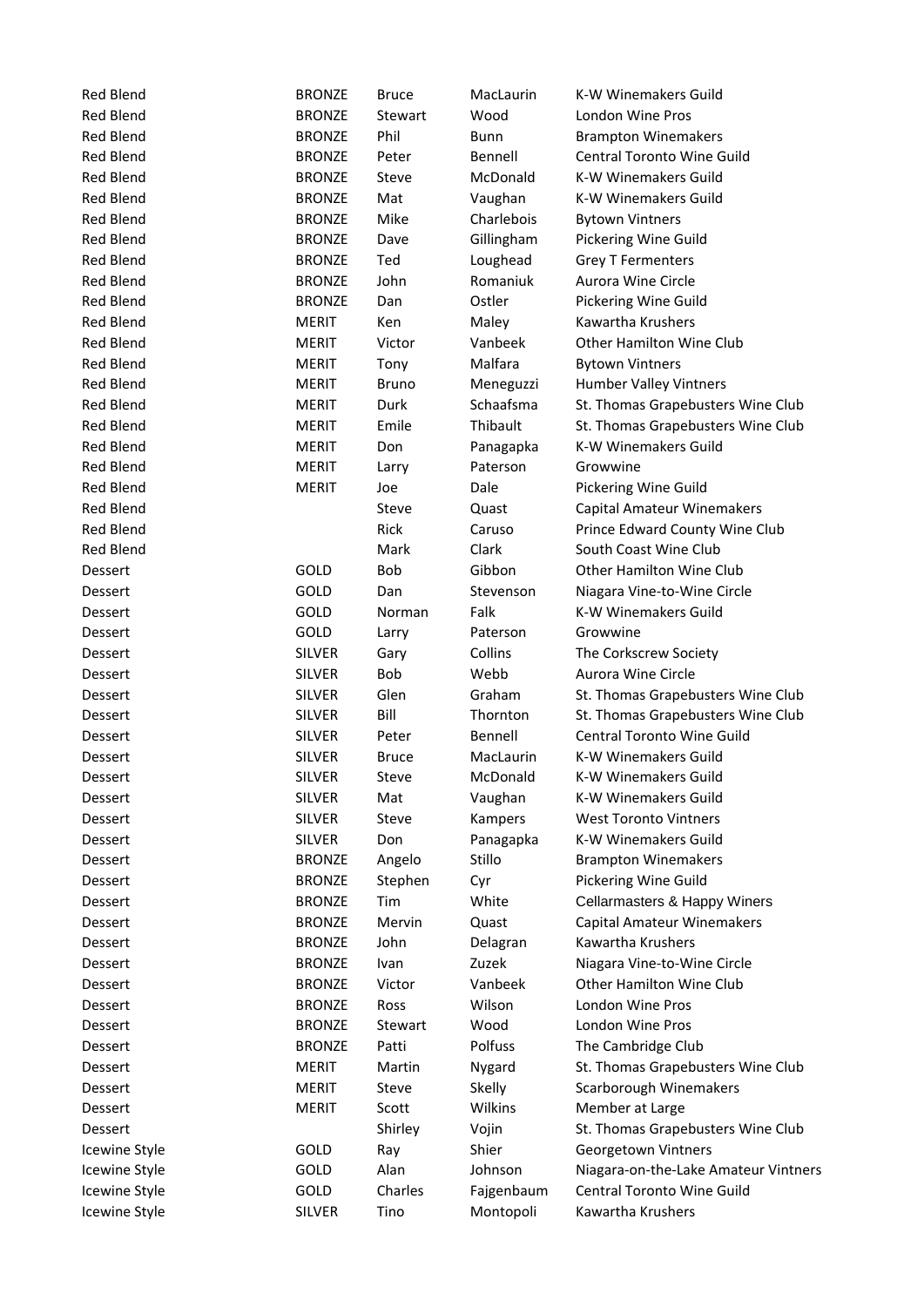| Icewine Style | <b>SILVER</b> | <b>Steve</b>  | McDonald   | K-W Winemakers Guild                 |
|---------------|---------------|---------------|------------|--------------------------------------|
| Icewine Style | <b>SILVER</b> | Steve         | Kampers    | <b>West Toronto Vintners</b>         |
| Icewine Style | <b>SILVER</b> | Rob           | Boniface   | Lakeview Wine Club                   |
| Icewine Style | <b>SILVER</b> | Wayne         | Dumanski   | Niagara Vine-to-Wine Circle          |
| Icewine Style | <b>SILVER</b> | Norman        | Falk       | K-W Winemakers Guild                 |
| Icewine Style | <b>SILVER</b> | Kevin         | Watson     | Niagara-on-the-Lake Amateur Vintners |
| Icewine Style | <b>SILVER</b> | Victor        | Vanbeek    | Other Hamilton Wine Club             |
| Icewine Style | <b>SILVER</b> | Bill          | Thornton   | St. Thomas Grapebusters Wine Club    |
| Icewine Style | <b>SILVER</b> | Scott         | Wilkins    | Member at Large                      |
| Icewine Style | <b>SILVER</b> | <b>Bruce</b>  | MacLaurin  | K-W Winemakers Guild                 |
| Icewine Style | <b>SILVER</b> | Martin        | Nygard     | St. Thomas Grapebusters Wine Club    |
| Icewine Style | <b>SILVER</b> | Dan           | Stevenson  | Niagara Vine-to-Wine Circle          |
| Icewine Style | <b>SILVER</b> | Pavel         | Varadinek  | Niagara-on-the-Lake Amateur Vintners |
| Icewine Style | <b>BRONZE</b> | Larry         | Paterson   | Growwine                             |
| Icewine Style | <b>BRONZE</b> | Richard       | Wagner     | Growwine                             |
| Icewine Style |               | John          | Pendzinski | Niagara-on-the-Lake Amateur Vintners |
| After Dinner  | GOLD          | Len           | Sylvester  | Member at Large                      |
| After Dinner  | GOLD          | Don           | Panagapka  | K-W Winemakers Guild                 |
| After Dinner  | GOLD          | Manuel        | Sousa      | Lakeview Wine Club                   |
| After Dinner  | GOLD          | Dan           | Stevenson  | Niagara Vine-to-Wine Circle          |
| After Dinner  | <b>SILVER</b> | George        | Huckalo    | Niagara Vine-to-Wine Circle          |
| After Dinner  | <b>SILVER</b> | Albert        | Gris       | Other Hamilton Wine Club             |
| After Dinner  | <b>SILVER</b> | Manny         | Arruda     | Lakeview Wine Club                   |
| After Dinner  | <b>SILVER</b> | <b>Brian</b>  | Williams   | Niagara Vine-to-Wine Circle          |
| After Dinner  | <b>SILVER</b> | <b>Bruce</b>  | MacLaurin  | K-W Winemakers Guild                 |
|               |               |               |            |                                      |
| After Dinner  | <b>SILVER</b> | Bert          | Richards   | <b>Other Hamilton Wine Club</b>      |
| After Dinner  | <b>SILVER</b> | Jim           | Lloyd      | Kawartha Krushers                    |
| After Dinner  | <b>SILVER</b> | Morley        | Mellen     | The Cambridge Club                   |
| After Dinner  | <b>SILVER</b> | Emile         | Thibault   | St. Thomas Grapebusters Wine Club    |
| After Dinner  | <b>SILVER</b> | Wayne         | Dumanski   | Niagara Vine-to-Wine Circle          |
| After Dinner  | <b>SILVER</b> | <b>Bruce</b>  | Drewitt    | Scarborough Winemakers               |
| After Dinner  | <b>SILVER</b> | Bill          | Peters     | Niagara Vine-to-Wine Circle          |
| After Dinner  | <b>SILVER</b> | Mervin        | Quast      | <b>Capital Amateur Winemakers</b>    |
| After Dinner  | <b>SILVER</b> | Ed            | Hughes     | Member at Large                      |
| After Dinner  | <b>SILVER</b> | Martin        | Nygard     | St. Thomas Grapebusters Wine Club    |
| After Dinner  | <b>BRONZE</b> | Glenn         | Thomson    | The Corkscrew Society                |
| After Dinner  | <b>BRONZE</b> | Bill          | Thornton   | St. Thomas Grapebusters Wine Club    |
| After Dinner  | <b>BRONZE</b> | Clark         | Meredith   | Niagara Vine-to-Wine Circle          |
| After Dinner  | <b>BRONZE</b> | <b>Brian</b>  | Aziz       | London Wine Pros                     |
| After Dinner  | <b>BRONZE</b> | Larry         | Paterson   | Growwine                             |
| After Dinner  | <b>BRONZE</b> | <b>Burton</b> | McClelland | Kawartha Krushers                    |
| After Dinner  | <b>BRONZE</b> | Steve         | McDonald   | K-W Winemakers Guild                 |
| After Dinner  | <b>BRONZE</b> | Dick          | Beam       | St. Thomas Grapebusters Wine Club    |
| After Dinner  | <b>BRONZE</b> | Mike          | Charlebois | <b>Bytown Vintners</b>               |
| After Dinner  | <b>BRONZE</b> | Norman        | Falk       | K-W Winemakers Guild                 |
| After Dinner  | <b>MERIT</b>  | Jim           | Webster    | St. Thomas Grapebusters Wine Club    |
| After Dinner  | <b>MERIT</b>  | Ivan          | Zuzek      | Niagara Vine-to-Wine Circle          |
| After Dinner  | <b>MERIT</b>  | Marcel        | Sarazin    | <b>Bytown Vintners</b>               |
| After Dinner  | <b>MERIT</b>  | Ross          | Gosling    | <b>Burlington Wine Guild</b>         |
| After Dinner  | <b>MERIT</b>  | Klaus         | Asmus      | <b>Brampton Winemakers</b>           |
| After Dinner  |               | Peter         | Bennell    | Central Toronto Wine Guild           |
| Social        | GOLD          | Steve         | McDonald   | K-W Winemakers Guild                 |
| Social        | <b>SILVER</b> | Larry         | Paterson   | Growwine                             |
| Social        | <b>SILVER</b> | Dave          | Brown      | The Corkscrew Society                |
| Social        | <b>SILVER</b> | John          | Vandermark | Niagara Vine-to-Wine Circle          |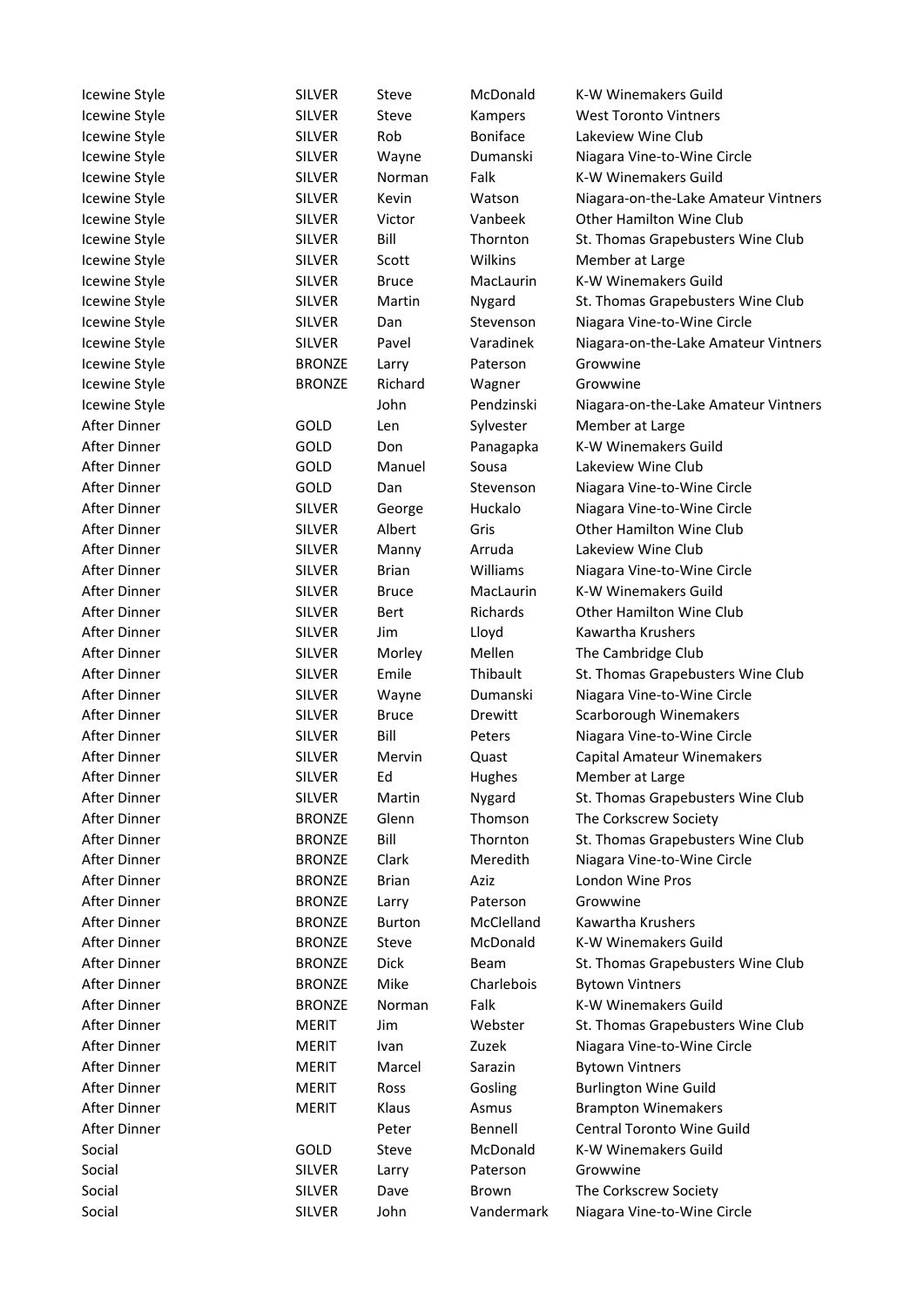| Social                | <b>SILVER</b>                  | <b>Bruce</b>  | Drewitt           | Scarborough Winemakers                        |
|-----------------------|--------------------------------|---------------|-------------------|-----------------------------------------------|
| Social                | <b>SILVER</b>                  | Glen          | Graham            | St. Thomas Grapebusters Wine Club             |
| Social                | <b>SILVER</b>                  | Stewart       | Wood              | London Wine Pros                              |
| Social                | <b>SILVER</b>                  | Don           | Panagapka         | K-W Winemakers Guild                          |
| Social                | <b>SILVER</b>                  | Steve         | Kampers           | <b>West Toronto Vintners</b>                  |
| Social                | <b>SILVER</b>                  | Klaus         | Asmus             | <b>Brampton Winemakers</b>                    |
| Social                | <b>SILVER</b>                  | Mat           | Vaughan           | K-W Winemakers Guild                          |
| Social                | <b>SILVER</b>                  | Jim           | Lloyd             | Kawartha Krushers                             |
| Social                | <b>SILVER</b>                  | <b>Bruce</b>  | MacLaurin         | K-W Winemakers Guild                          |
| Social                | <b>SILVER</b>                  | Bill          | Thornton          | St. Thomas Grapebusters Wine Club             |
| Social                | <b>SILVER</b>                  | Shirley       | Vojin             | St. Thomas Grapebusters Wine Club             |
| Social                | <b>SILVER</b>                  | Dan           | Stevenson         | Niagara Vine-to-Wine Circle                   |
| Social                | <b>SILVER</b>                  | <b>Brian</b>  | Williams          | Niagara Vine-to-Wine Circle                   |
| Social                | <b>BRONZE</b>                  | Dan           | Montgomery        | The Corkscrew Society                         |
| Social                | <b>BRONZE</b>                  | Martin        | Nygard            | St. Thomas Grapebusters Wine Club             |
| Social                | <b>BRONZE</b>                  | Peter         | Bennell           | <b>Central Toronto Wine Guild</b>             |
| Social                | <b>BRONZE</b>                  | Bernie        | Range             | <b>Grey T Fermenters</b>                      |
| Social                | <b>MERIT</b>                   | Victor        | Vanbeek           | Other Hamilton Wine Club                      |
| Social                |                                | Peter         | Ferguson          | The Cambridge Club                            |
| <b>Country Table</b>  | <b>SILVER</b>                  | Steve         | McDonald          | K-W Winemakers Guild                          |
| <b>Country Table</b>  | <b>SILVER</b>                  | Bill          | Thornton          | St. Thomas Grapebusters Wine Club             |
| <b>Country Table</b>  | <b>SILVER</b>                  | <b>Brian</b>  | Williams          | Niagara Vine-to-Wine Circle                   |
| <b>Country Table</b>  | <b>SILVER</b>                  | Martin        | Nygard            | St. Thomas Grapebusters Wine Club             |
| <b>Country Table</b>  | <b>SILVER</b>                  | Patti         | Polfuss           | The Cambridge Club                            |
| <b>Country Table</b>  | <b>SILVER</b>                  | Stewart       | Wood              | London Wine Pros                              |
| <b>Country Table</b>  | <b>SILVER</b>                  | Barry         | Case              | Growwine                                      |
| <b>Country Table</b>  | <b>BRONZE</b>                  | Peter         | Bennell           | Central Toronto Wine Guild                    |
| <b>Country Table</b>  | <b>BRONZE</b>                  | Jarmo         | Saari             | Growwine                                      |
| <b>Country Table</b>  | <b>BRONZE</b>                  | Paul          | Williams          | Scarborough Winemakers                        |
| <b>Country Table</b>  | <b>BRONZE</b>                  | Pat           | Ison              | Scarborough Winemakers                        |
| <b>Country Table</b>  | <b>BRONZE</b>                  | Ray           | Shier             | Georgetown Vintners                           |
| <b>Country Table</b>  | <b>MERIT</b>                   | John          | Romaniuk          | Aurora Wine Circle                            |
| <b>Country Table</b>  | <b>MERIT</b>                   | <b>Bruce</b>  | MacLaurin         | K-W Winemakers Guild                          |
| <b>Country Table</b>  | <b>MERIT</b>                   | Mat           | Vaughan           | K-W Winemakers Guild                          |
| <b>Country Table</b>  | MERIT                          | Mike          | Thys              | Central Toronto Wine Guild                    |
| <b>Country Table</b>  | <b>MERIT</b>                   | Shirley       | Vojin             | St. Thomas Grapebusters Wine Club             |
| <b>Country Table</b>  | <b>MERIT</b>                   | <b>Bert</b>   | Richards          | Other Hamilton Wine Club                      |
| <b>Country Table</b>  |                                | Jim           | Webster           | St. Thomas Grapebusters Wine Club             |
| <b>Sparkling Wine</b> | GOLD                           | Gary          | Collins           | The Corkscrew Society                         |
| <b>Sparkling Wine</b> | GOLD                           | Dave          | Powell            | Cellarmasters & Happy Winers                  |
| <b>Sparkling Wine</b> | <b>SILVER</b>                  | Bill          | Thornton          | St. Thomas Grapebusters Wine Club             |
| <b>Sparkling Wine</b> | <b>SILVER</b>                  | <b>Bob</b>    | Stalder           | The Corkscrew Society                         |
| <b>Sparkling Wine</b> | <b>SILVER</b>                  | Joe           | Dale              | Pickering Wine Guild                          |
|                       |                                | Martin        |                   | St. Thomas Grapebusters Wine Club             |
| <b>Sparkling Wine</b> | <b>SILVER</b><br><b>SILVER</b> | Clive         | Nygard<br>Woolner |                                               |
| <b>Sparkling Wine</b> |                                |               | MacLaurin         | The Corkscrew Society<br>K-W Winemakers Guild |
| <b>Sparkling Wine</b> | <b>SILVER</b>                  | <b>Bruce</b>  |                   |                                               |
| <b>Sparkling Wine</b> | <b>BRONZE</b>                  | Mat           | Vaughan           | K-W Winemakers Guild                          |
| <b>Sparkling Wine</b> | <b>BRONZE</b>                  | Steve         | McDonald          | K-W Winemakers Guild                          |
| <b>Sparkling Wine</b> | <b>BRONZE</b>                  | <b>Burton</b> | McClelland        | Kawartha Krushers                             |
| <b>Sparkling Wine</b> | <b>BRONZE</b>                  | Peter         | Ferguson          | The Cambridge Club                            |
| <b>Sparkling Wine</b> | <b>MERIT</b>                   | <b>Brian</b>  | Aziz              | London Wine Pros                              |
| <b>Sparkling Wine</b> | <b>MERIT</b>                   | Stewart       | Wood              | London Wine Pros                              |
| <b>Sparkling Wine</b> | <b>MERIT</b>                   | Larry         | Paterson          | Growwine                                      |
| <b>Sparkling Wine</b> | <b>MERIT</b>                   | Gary          | Frankow           | The Corkscrew Society                         |
| <b>Country Social</b> | GOLD                           | Norman        | Falk              | K-W Winemakers Guild                          |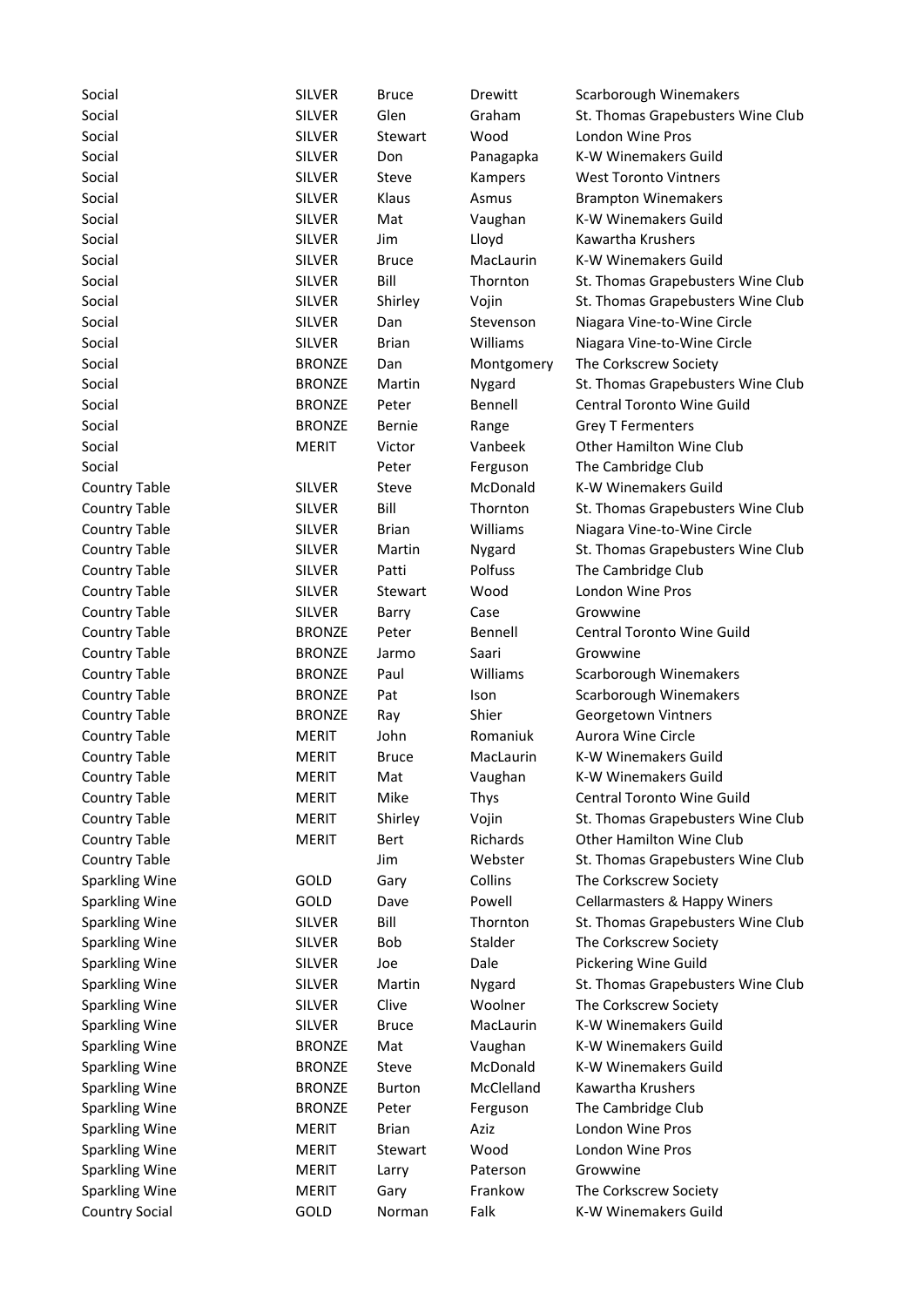| <b>Country Social</b> | GOLD          | Larry        | Paterson          | Growwine                                             |
|-----------------------|---------------|--------------|-------------------|------------------------------------------------------|
| <b>Country Social</b> | GOLD          | Jim          | Webster           | St. Thomas Grapebusters Wine Club                    |
| <b>Country Social</b> | <b>SILVER</b> | Wayne        | Dumanski          | Niagara Vine-to-Wine Circle                          |
| <b>Country Social</b> | <b>SILVER</b> | Bill         | Thornton          | St. Thomas Grapebusters Wine Club                    |
| <b>Country Social</b> | <b>SILVER</b> | Emile        | Thibault          | St. Thomas Grapebusters Wine Club                    |
| <b>Country Social</b> | <b>SILVER</b> | Tony         | Malfara           | <b>Bytown Vintners</b>                               |
| <b>Country Social</b> | <b>SILVER</b> | Tom          | Wood              | Humber Valley Vintners                               |
| <b>Country Social</b> | <b>SILVER</b> | Mat          | Vaughan           | K-W Winemakers Guild                                 |
| <b>Country Social</b> | <b>SILVER</b> | <b>Brian</b> | Willams           | Niagara Vine-to-Wine Circle                          |
| <b>Country Social</b> | <b>SILVER</b> | Martin       | Nygard            | St. Thomas Grapebusters Wine Club                    |
| <b>Country Social</b> | <b>SILVER</b> | Clive        | Woolner           | The Corkscrew Society                                |
| <b>Country Social</b> | <b>SILVER</b> | Glen         | Graham            | St. Thomas Grapebusters Wine Club                    |
| <b>Country Social</b> | <b>SILVER</b> | Clark        | Meredith          | Niagara Vine-to-Wine Circle                          |
| <b>Country Social</b> | <b>SILVER</b> | Bill         | Peters            | Niagara Vine-to-Wine Circle                          |
| <b>Country Social</b> | <b>SILVER</b> | Doug         | Sloane            | Prince Edward County Wine Club                       |
| <b>Country Social</b> | <b>SILVER</b> | Stewart      | Wood              | London Wine Pros                                     |
| <b>Country Social</b> | <b>SILVER</b> | John         | Pendzinski        | Niagara-on-the-Lake Amateur Vintners                 |
| <b>Country Social</b> | <b>SILVER</b> | Steve        | McDonald          | <b>K-W Winemakers Guild</b>                          |
| <b>Country Social</b> | <b>SILVER</b> | Christa      | Stehle            | <b>Brampton Winemakers</b>                           |
| <b>Country Social</b> | <b>BRONZE</b> | <b>Bruce</b> | MacLaurin         | K-W Winemakers Guild                                 |
| <b>Country Social</b> | <b>BRONZE</b> | Patti        | Polfuss           | The Cambridge Club                                   |
| <b>Country Social</b> | <b>BRONZE</b> | Tim          | White             | Cellarmasters & Happy Winers                         |
| <b>Country Social</b> | <b>BRONZE</b> | <b>Bert</b>  | Fenner            | Cellarmasters & Happy Winers                         |
|                       |               |              |                   |                                                      |
| <b>Country Social</b> | <b>BRONZE</b> | Steve        | Skelly<br>Bennell | Scarborough Winemakers<br>Central Toronto Wine Guild |
| <b>Country Social</b> | <b>BRONZE</b> | Peter        |                   |                                                      |
| <b>Country Social</b> | <b>BRONZE</b> | Bert         | Richards          | Other Hamilton Wine Club                             |
| <b>Country Social</b> | <b>MERIT</b>  | Maynard      | Schmitt           | The Corkscrew Society                                |
| <b>Country Social</b> | <b>MERIT</b>  | Bernie       | Range             | <b>Grey T Fermenters</b>                             |
| <b>Country Social</b> | <b>MERIT</b>  | Ken          | Vojin             | St. Thomas Grapebusters Wine Club                    |
| <b>Country Social</b> | <b>MERIT</b>  | Victor       | Vanbeek           | <b>Other Hamilton Wine Club</b>                      |
| <b>Country Social</b> |               | Ken          | Clark             | Niagara Vine-to-Wine Circle                          |
| Cider or Perry        | GOLD          | Bill         | Thornton          | St. Thomas Grapebusters Wine Club                    |
| Cider or Perry        | GOLD          | Steve        | McDonald          | K-W Winemakers Guild                                 |
| Cider or Perry        | GOLD          | Martin       | Nygard            | St. Thomas Grapebusters Wine Club                    |
| Cider or Perry        | <b>SILVER</b> | Gerry        | Den Hartogh       | St. Thomas Grapebusters Wine Club                    |
| Cider or Perry        | <b>SILVER</b> | Mat          | Vaughan           | K-W Winemakers Guild                                 |
| Cider or Perry        | <b>SILVER</b> | Dick         | Beam              | St. Thomas Grapebusters Wine Club                    |
| Cider or Perry        | <b>SILVER</b> | Jack         | Gootjes           | St. Thomas Grapebusters Wine Club                    |
| Cider or Perry        | <b>SILVER</b> | <b>Bruce</b> | MacLaurin         | K-W Winemakers Guild                                 |
| Cider or Perry        | <b>BRONZE</b> | Sheila       | Lauzon            | Cellarmasters & Happy Winers                         |
| Cider or Perry        | <b>BRONZE</b> | Tino         | Montopoli         | Kawartha Krushers                                    |
| Cider or Perry        | <b>BRONZE</b> | Mervin       | Quast             | <b>Capital Amateur Winemakers</b>                    |
| Cider or Perry        | <b>MERIT</b>  | Emile        | Thibault          | St. Thomas Grapebusters Wine Club                    |
| Cider or Perry        | <b>MERIT</b>  | Adam         | Shortt            | K-W Winemakers Guild                                 |
| Cider or Perry        |               | <b>Dick</b>  | Clark             | <b>Capital Amateur Winemakers</b>                    |
| Cider or Perry        |               | Steve        | Skelly            | Scarborough Winemakers                               |
| Light Lager & Hybrid  | GOLD          | Charles      | Fajgenbaum        | Central Toronto Wine Guild                           |
| Light Lager & Hybrid  | GOLD          | Steve        | McDonald          | K-W Winemakers Guild                                 |
| Light Lager & Hybrid  | <b>SILVER</b> | Steve        | Quast             | <b>Capital Amateur Winemakers</b>                    |
| Light Lager & Hybrid  | <b>SILVER</b> | Bill         | Thornton          | St. Thomas Grapebusters Wine Club                    |
| Light Lager & Hybrid  | <b>BRONZE</b> | Mervin       | Quast             | <b>Capital Amateur Winemakers</b>                    |
| Light Lager & Hybrid  |               | <b>Bruce</b> | MacLaurin         | K-W Winemakers Guild                                 |
| Light Lager & Hybrid  |               | Victor       | VanBeek           | <b>Other Hamilton Wine Club</b>                      |
| Light Lager & Hybrid  |               | Mike         | Aylward           | Pickering Wine Guild                                 |
| Hop-Focused           | GOLD          | Klaus        | Asmus             | <b>Brampton Winemakers</b>                           |